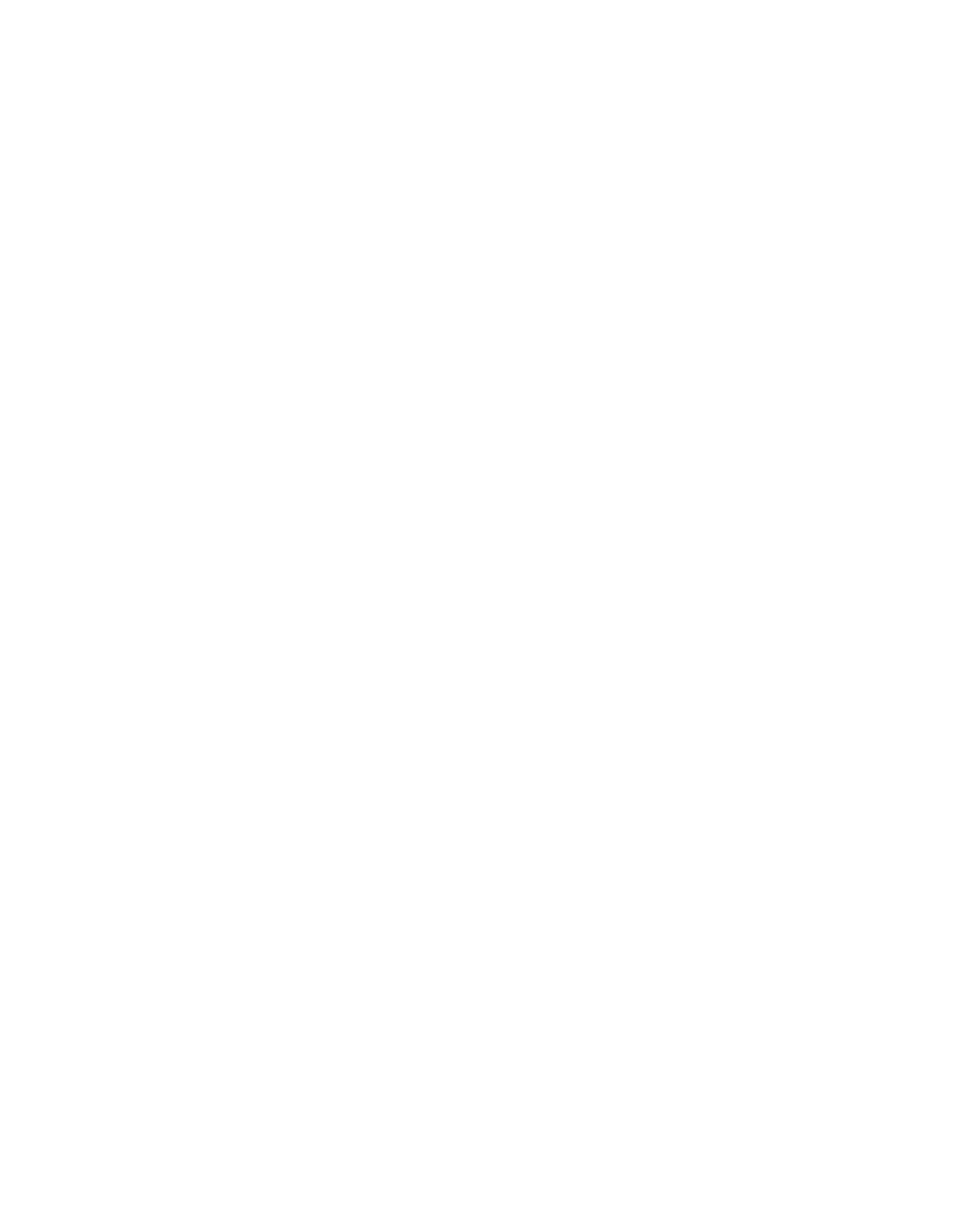On the impact of energy caps on the costs of cellular networks with different layouts and technologies

Silvia Boiardi<sup>a</sup> Antonio Capone $^b$ André Girard<sup>a</sup> Brunilde Sansò  $a$ 

<sup>a</sup> GERAD & Department of Electrical Engineering, Polytechnique Montréal, Montréal (Québec) Canada, H3C 3A7

 $<sup>b</sup>$  Department of Electronics, Information and Bioengineer-</sup> ing, Politecnico di Milano, I-20129, Milano, Italy

silvia.boiardi@gerad.ca capone@elet.polimi.it andre.girard@gerad.ca brunilde.sanso@polymtl.ca

April 2015

Les Cahiers du GERAD G–2015–34

Copyright  $\odot$  2015 GERAD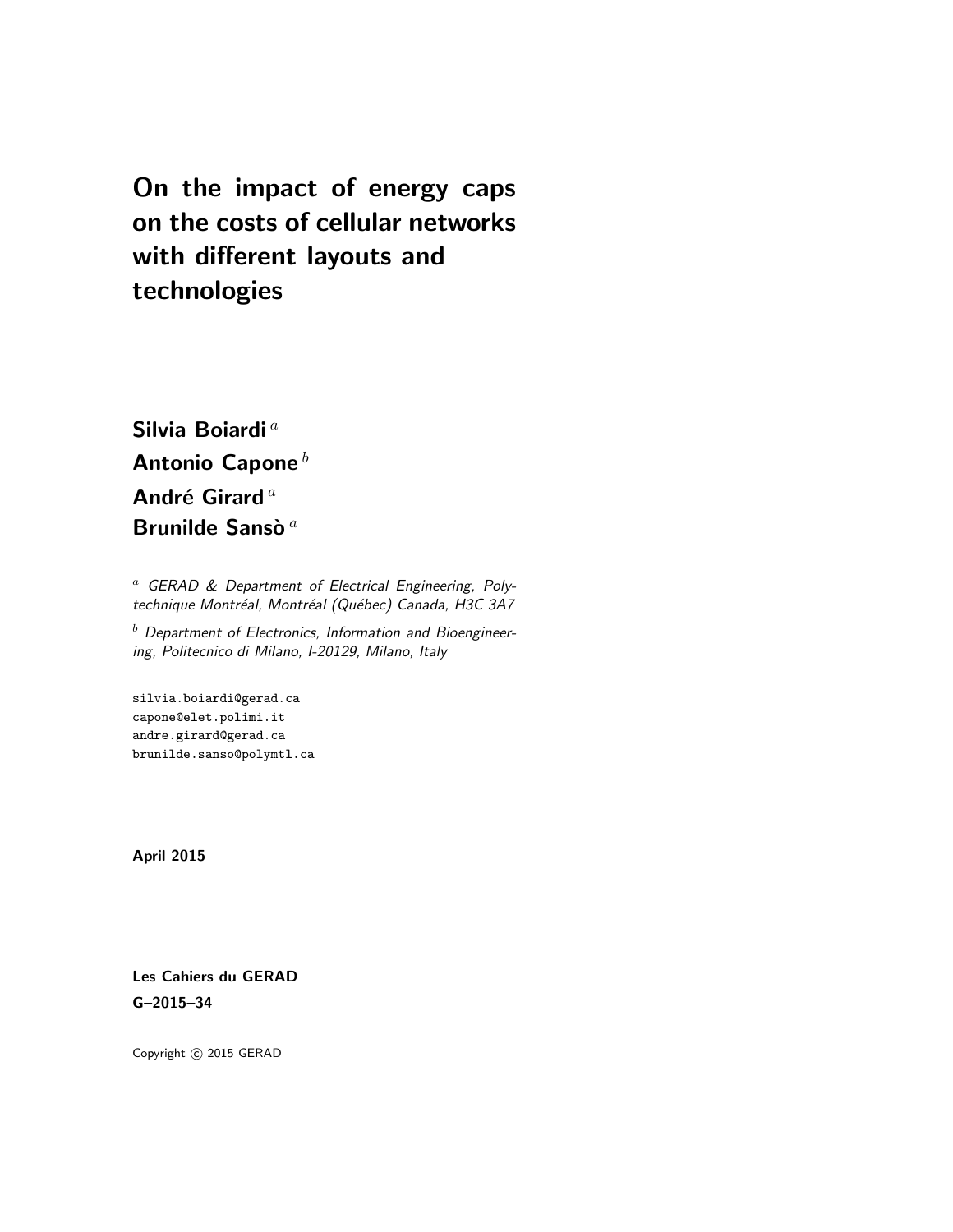Abstract: In this paper we investigate the options of a network operator faced with the requirement of reducing its carbon footprint, expressed in terms of a global energy cap. First, we propose two ways to meet the energy limitations: by efficiently managing the energy consumed by the legacy networks or by installing additional capacity to the initial topology. We show the power savings that can be obtained in both cases as well as the incurred costs. Then, we identify the initial composition of the network and the available technology in the upgrade phase as the factors that have the most influence on the ability of a network to meet the energy caps. Finally, we show the intrinsic unfairness of the energy caps, which are imposed to all the networks without taking into account the differences among them. Therefore, we highlight the fundamental role of carbon markets and emission trading systems in guaranteeing a measure of fairness between the operators.

Key Words: Energy caps, cellular networks, carbon markets, carbon footprint, energy management.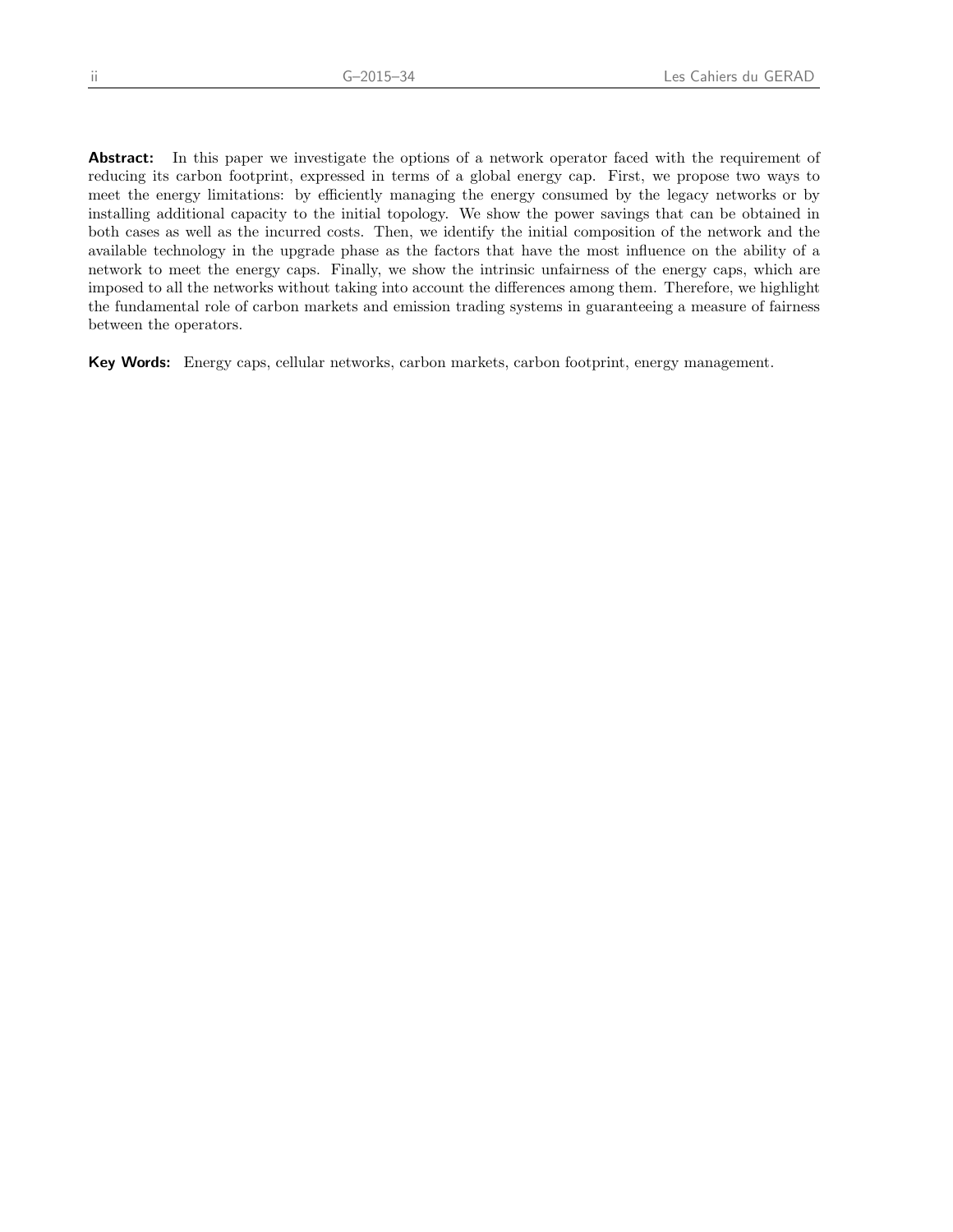### 1 Introduction

According to the National Oceanic and Atmospheric Administration,<sup>[1](#page-4-0)</sup> 2014 was the warmest year globally since measurements began in 1880. In particular, the ten warmest years in the 135-years of recorded values have all occurred since 1998, a sign of the relentless world-wide warming that poses severe long-term risks to civilization and to the natural world [\[14\]](#page-19-0). Despite the public debate surrounding global warming, the natural greenhouse effect is well accepted in the scientific community. Without the heat-blocking action of clouds, water vapor and greenhouse gases (GHGs), the Earth climate would be about 33◦C cooler than it is [\[16\]](#page-19-1).

While natural causes are surely responsible for some part of the climate change, they cannot explain by themselves some recent and more striking changes. For instance, since the mid-twentieth century, the Earth's average temperature has increased from 14◦C to 14.5◦C, the sea level has risen about 10 centimeters and the snow cover of the Northern hemisphere has shrunk by 2 million square kilometers [\[11\]](#page-19-2). Other impacts involve more intense rainfalls, more frequent and extreme heat waves, the increase in wildfires and ocean acidification. Solid research work, conducted by different organizations and using different methodology, suggests that this is largely caused by human activities, especially the release of carbon dioxide  $(CO_2)$  and other greenhouse gases, from burning fossil fuels, which are abundant and therefore cheap [\[15](#page-19-3)].

We must reduce our carbon footprint using different policies, such as taxes, pricing or, as is often proposed, by imposing a global cap on carbon emission for an industrial sector or even a whole economy. Energy caps will be set for the information and communication technology (ICT) sector just as any other, since ICT makes up a small but not insignificant part of greenhouse gas emissions: about  $2\%$  of global  $CO<sub>2</sub>$  emissions and about 1.5% of global  $CO_2$  $CO_2$  equivalent  $(CO_2e)$  emissions in 2007 [\[17\]](#page-19-4). <sup>2</sup> Moreover, while the SMART2020 report predicted that the overall ICT footprint will not quite double by 2020, according to [\[8](#page-19-5)], the footprint of mobile communications alone could almost triple within the same time period. To get a sense of the speed at which wireless communications are expanding, consider that 15 years after the first phone call using Global System for Mobile Communications (GSM) occurred in 1991, the number of GSM users was over 2 billion. Today, the total number of mobile subscriptions in the world has reached nearly 7.5 billion, or about 95.5% of the world population. For these reasons, there is a strong incentive to reduce the energy consumption of wireless communications.

Exhaustive reviews of green mobile challenges can be found in  $[7, 18, 9, 6]$  $[7, 18, 9, 6]$  $[7, 18, 9, 6]$  $[7, 18, 9, 6]$  $[7, 18, 9, 6]$  $[7, 18, 9, 6]$  $[7, 18, 9, 6]$ . One technique that looks particularly promising is the concept of energy-aware management of existing networks. Several techniques have been proposed in the literature (see for example [\[5,](#page-19-10) [12](#page-19-11), [13\]](#page-19-12)), all exploiting the typical space and time variations of mobile traffic. This is especially useful in cities where most subscribers will be in the core area during business hours and in the suburbs during the evening and week-ends. One can then reduce the energy use by turning off some cells in low-use areas and using the remaining active cells to provide coverage. If needed, these active cells can increase their power to eliminate possible coverage holes left by turned-off BSs.

While energy management is a good starting point to reduce the carbon footprint of mobile networks, there is still room for improvement. In our previous work  $\left[3, 4\right]$  $\left[3, 4\right]$  $\left[3, 4\right]$  we have introduced the idea of jointly optimizing the network design, based on a trade-off between capital expenses (CapEx) and operational ones (OpEx), and the network operation to follow the traffic variations over time. For this, we developed a joint planning and energy management (JPEM) optimization framework. We demonstrated that, during off-peak periods, networks designed with the joint optimization can more easily adapt to traffic changes and that this higher flexibility can yield large reductions of energy cost.

In this paper, we build on our previous work in order to study how a mobile operator could respond to a requirement to reduce its carbon footprint as expressed by an overall energy cap. Considering heterogeneous networks (also referred to as HetNets) configurations, where macro and small cell technologies coexist in the same topology, our main goal is to show that costs required to operators to meet a specific energy cap are strongly dependent on the network layout and the base station technology. Deviations from costs

<span id="page-4-0"></span><sup>1</sup>NOAA is a federal agency within the United States Department of Commerce focused on the conditions of the oceans and the atmosphere.

<span id="page-4-1"></span> $2\text{CO}_2$ e is used to express the impact of each different greenhouse gas in terms of the amount of CO<sub>2</sub> that would create the same amount of warming.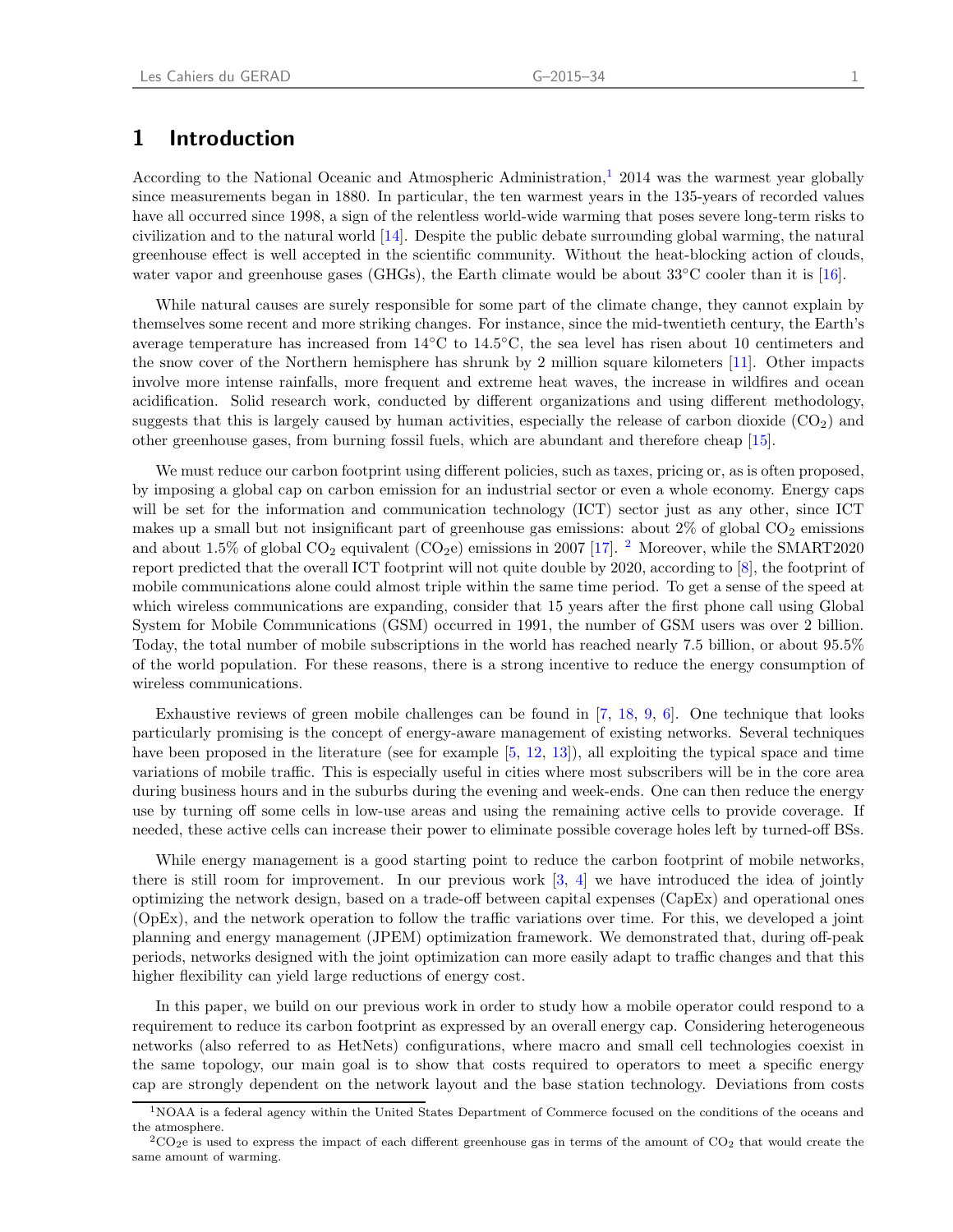proportional to energy objectives are mainly due to the complex structure of network design problems that need to consider both service area coverage and capacity dimensioning. We show that our optimization tool is particularly useful to perform a quantitative analysis of these effects and to define possible fair policies of cost management. To the best of our knowledge, this is the first study of the effect of cellular network characteristics on the costs incurred to meet energy saving targets.

- 1. In Section [3,](#page-8-0) we try to answer the question How can operators meet the energy caps, and how much would it cost? We show how this can be done by managing more efficiently the energy used by legacy networks or, if this is not enough, by installing additional capacity. We highlight the energy savings that can be obtained as well as the costs that are incurred.
- 2. The next question is What factors have the largest influence on the ability to meet the energy caps? This is investigated in Section [4](#page-11-0) where we consider different legacy networks. Each topology shows a different ability to adapt to the energy caps. We investigate the elements that are mostly responsible for these variations, we explain their impact and show how they are affected by the network topology.
- 3. Finally, in Section [5,](#page-13-0) we try to see How can the authority implement the energy caps fairly for all network topologies? Because energy caps are set for all the networks in a given area, they cannot take into account the differences among the networks. This in turn can have a large effect on the cost that an operator will have to incur to meet the caps. Thus, we consider legacy topologies with various characteristics, as well as different technology scenarios and show why carbon markets are necessary to guarantee a measure of fairness between the operators.

### 2 Assumptions and model

We can answer these questions using the joint planning and energy management (JPEM) model presented in [\[3\]](#page-19-13). First, we describe the various assumptions we have considered for the base stations and traffic and the scenarios that we used. Finally, we recall the original JPEM formulation which serves as the basis for specific models used to answer the questions.

### 2.1 Base station parameters

We consider three kinds of LTE base stations (BSs) with features displayed in Table [1](#page-5-0). Configuration C1 is an example of macro BS with large traffic capacity and power. These are typical of what is currently used in mobile networks. Configurations C2 and C3 are micro and pico BSs that have lower cost and power requirements but a somewhat lower capacity. We assumed that a network operator already owns the right to deploy some access stations in locations called candidate sites (CSs) so that the "cost" column is simply the price of the device. The heading "power" represents the total power needed by the BS, including power amplifier, signal generator, cooling system and microwave link. This is the amount of power used whenever the station is turned on. Power and capacity values, extracted from [\[2](#page-19-15)], are the same used by GreenTouch, a large consortium of more than fifty institutions including manufacturers and operators, dedicated to significantly reduce the carbon footprint of ICT networks, devices and platforms  $(\text{http://www.greentouch.org/})$  $(\text{http://www.greentouch.org/})$  $(\text{http://www.greentouch.org/})$ . Finally, we assume an energy cost of  $0.2 \in \text{per kWh}$  and the network lifetime to be about 14 years. We also present in Table [2](#page-6-0) some information used to compute the  $a_{ijk}$  matrix described in Table [5](#page-7-0). The actual power used for transmitting the data is shown in column "transmitted power" and the coverage radius in the last column was calculated by using the Cost-231 Hata model for suburban scenarios [\[10\]](#page-19-16).

Table 1: Base station parameters

<span id="page-5-0"></span>

| Configuration Cost $(\epsilon)$ |       | Power (W) | Capacity $(Mb/s)$ |
|---------------------------------|-------|-----------|-------------------|
| C1                              | 30000 | 1350      | 210               |
| C2                              | 10000 | 144.6     | 70                |
| C <sub>3</sub>                  | 1000  | 14.7      | 70                |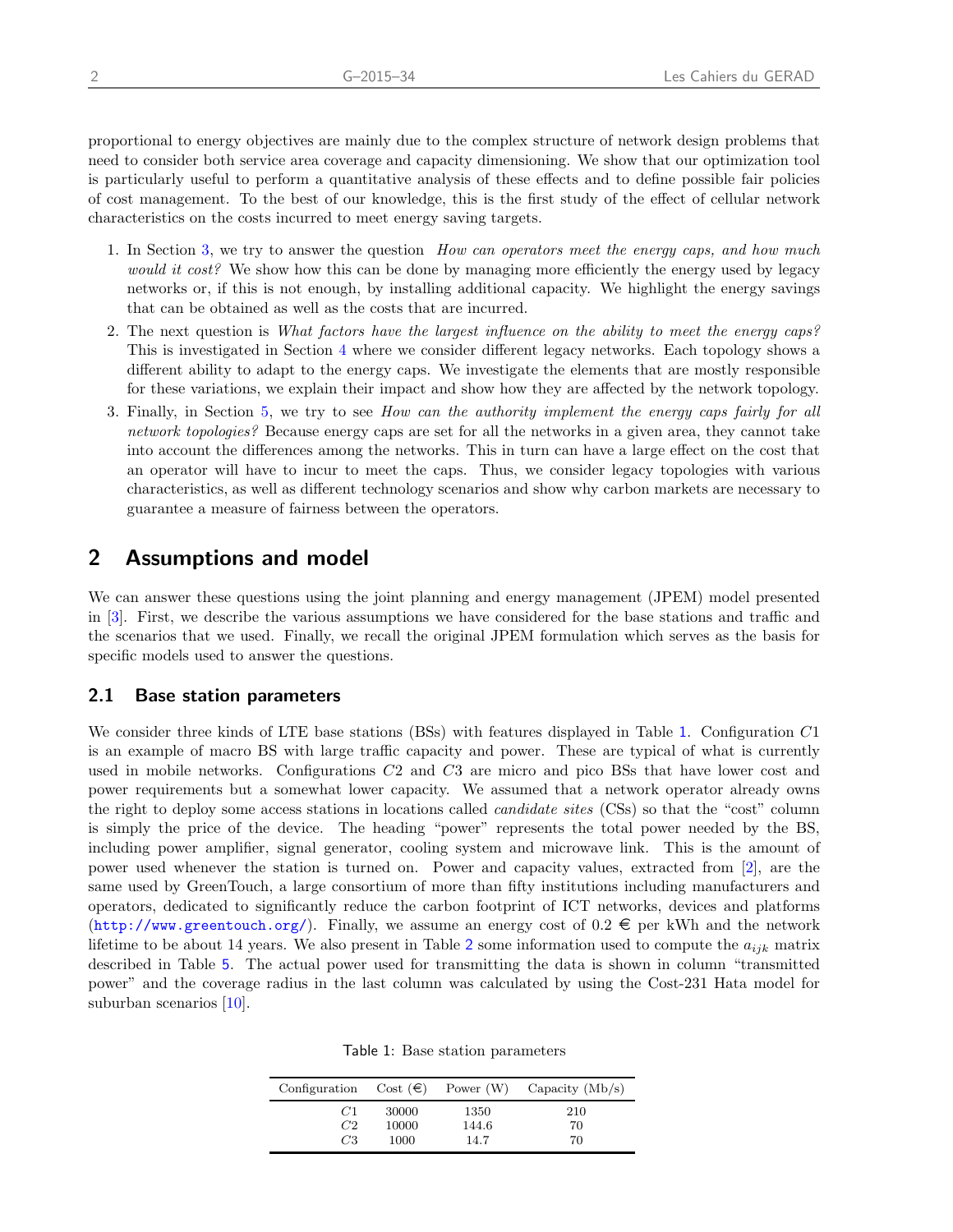<span id="page-6-0"></span>

|            | Configuration Transmitted Power (W) Coverage Radius (m) |            |
|------------|---------------------------------------------------------|------------|
| 67 L<br>C2 | 19.9                                                    | 1230       |
| C3         | 6.3<br>0.1                                              | 850<br>241 |

Table 2: Parameters for coverage radius

<span id="page-6-1"></span>

| Index                    | tı                    | $t_2$        | $t_3$        | $t_4$         | $t_{5}$        | $t_6$               | t7             | t8             |
|--------------------------|-----------------------|--------------|--------------|---------------|----------------|---------------------|----------------|----------------|
| Start<br>End             | 00:00<br>2:00         | 2:00<br>4:00 | 4:00<br>8:00 | 8:00<br>10:00 | 10:00<br>13:00 | 13:00<br>18:00      | 18:00<br>20:00 | 20:00<br>24:00 |
| Length $(h)$<br>$\rho_t$ | $\overline{2}$<br>0.8 | 2<br>0.55    | 4<br>0.25    | 2<br>0.45     | 3<br>0.65      | <sup>5</sup><br>0.8 | 0.9            | 4              |

### 2.2 Traffic variations

We model the variations of the traffic in the service area using a daily traffic profile. The values for a suburban area, based on downlink traffic measurements [\[1](#page-19-17)], is shown in Table [3](#page-6-1), which displays the start and end time of each period, its length as well as the fraction  $\rho_t$  of the traffic load in the busiest period. The traffic enters the network through a set of traffic test points (TPs), representing traffic aggregation centers which are uniformly spread in the area. For every time interval we assign to each traffic test point a uniform random value  $20 \leq \tau \leq 40Mb/s$ , together with a random number  $0 \leq \alpha \leq 1$ . The traffic generated at the test point is  $\tau$  if  $\alpha \leq \rho_t$ . Otherwise, it is set to 0. We also introduce *coverage test points* that do not produce any traffic. They are set on a regular grid overlaying the area to ensure complete coverage in the off-traffic regions when dimensioning.

### 2.3 Test scenarios

Using the base station parameters and the traffic profile described above, we define six test scenarios reported in Table [4](#page-6-2). They are ordered from the smallest to the largest in terms of number of CSs and traffic TPs. The name of each scenario indicates the number of candidate sites and traffic test points in the form of  $S_{\text{H}}CS_{\text{S}}$  = The second entry represents the measure of the side of the square service area, while the second one is the number of candidate sites randomly located in the area and initially available to the operator. Next, the numbers of traffic and coverage test points are shown in the last two columns.

The mathematical model was implemented using the AMPL modeling language and optimized with the CPLEX solver. For each scenario, we set the solver to stop when the optimality gap became smaller than 2% or after 2 hours 30 minutes of computation. However, for the largest scenarios, we were forced to run the instances for several hours to reach optimality gaps lower than 20%.

#### <span id="page-6-3"></span>2.4 The basic optimization model

<span id="page-6-2"></span>We now recall the joint planning and energy management (JPEM) framework first proposed in [\[3\]](#page-19-13) to provide the reader with a detailed insight into the trade-off that we want to study. The JPEM framework finds jointly

| Scenario            | Area $(km)$ | CSs | Traffic TPs | Coverage TPs |
|---------------------|-------------|-----|-------------|--------------|
| S 60 30             | $2\times 2$ | 60  | 30          | 121          |
| S <sub>100</sub> 50 | $3\times3$  | 100 | 50          | 256          |
| S <sub>120</sub> 60 | $4\times4$  | 120 | 60          | 441          |
| S <sub>180</sub> 80 | $5\times5$  | 180 | 80          | 676          |
| S 220 100           | $4\times4$  | 220 | 100         | 441          |
| S 250 120           | $6\times 6$ | 250 | 120         | 961          |

Table 4: Scenario parameters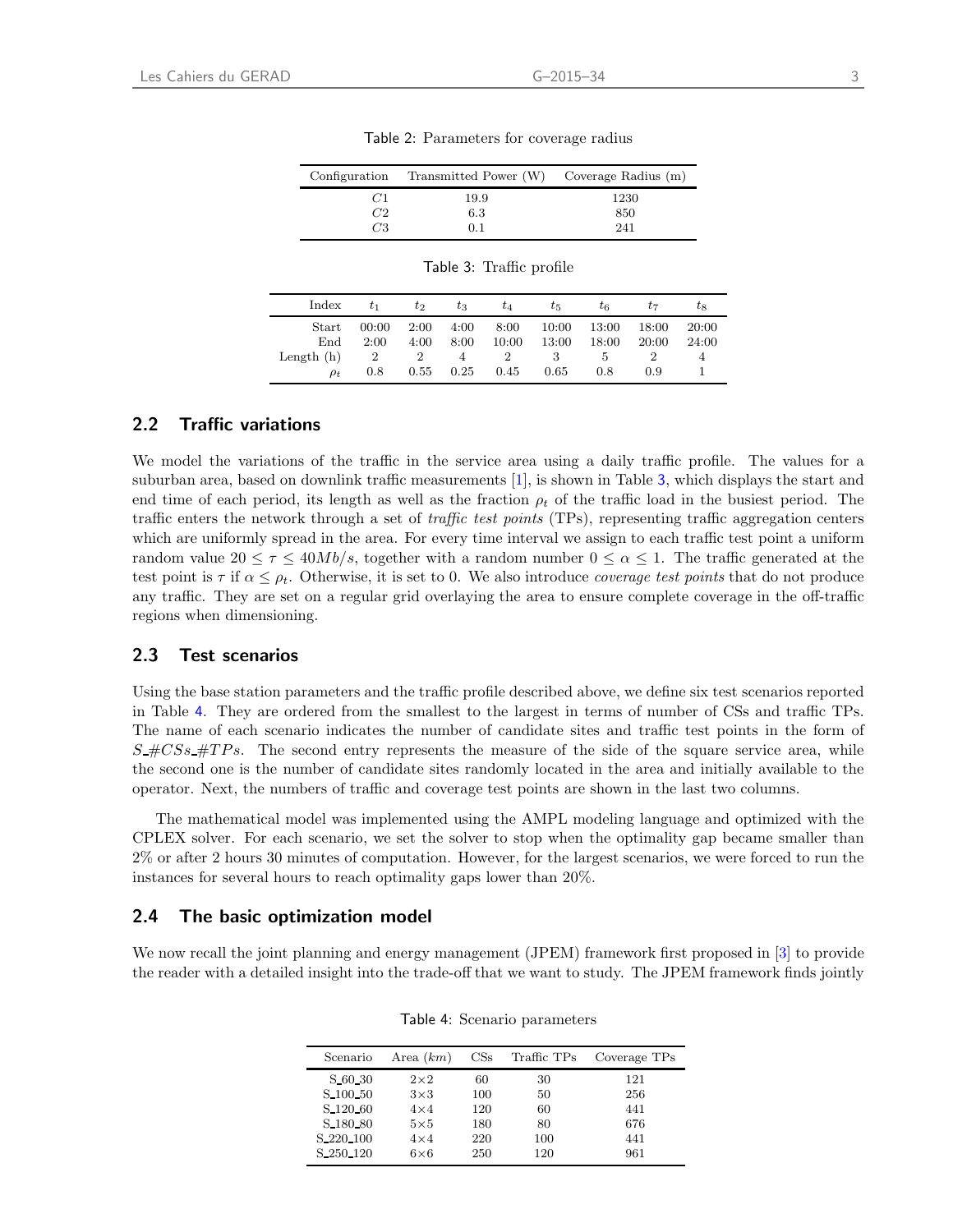<span id="page-7-0"></span>

| Parameters                         | Description                                                                                                                                                                                                                                                                                                |
|------------------------------------|------------------------------------------------------------------------------------------------------------------------------------------------------------------------------------------------------------------------------------------------------------------------------------------------------------|
| $I_c$                              | Set of coverage TPs                                                                                                                                                                                                                                                                                        |
| $I_t$                              | Set of traffic TPs                                                                                                                                                                                                                                                                                         |
| S                                  | Set of candidate sites to locate BSs                                                                                                                                                                                                                                                                       |
| $K_j$                              | Set of possible configurations for a BS located in $j \in S$                                                                                                                                                                                                                                               |
| T                                  | Set of time intervals                                                                                                                                                                                                                                                                                      |
| $\delta_t$                         | Length of time period $t \in T$                                                                                                                                                                                                                                                                            |
| $p_{it}$                           | Traffic provided by the TP $i \in I_t$ in period $t \in T$                                                                                                                                                                                                                                                 |
| $c_{ik}$                           | Capacity of the BS located in $j \in S$ with configuration $k \in K_i$                                                                                                                                                                                                                                     |
| $\gamma_{jk}$                      | Cost for a BS located in $j \in S$ with configuration $k \in K_i$                                                                                                                                                                                                                                          |
| $\epsilon_{ik}$                    | Power rating for a BS located in $j \in S$ with configuration $k \in K_i$                                                                                                                                                                                                                                  |
| β                                  | Weight parameter used to trade-off the objective function                                                                                                                                                                                                                                                  |
| $\varphi$                          | Factor to actualize the daily energy cost for the network lifetime                                                                                                                                                                                                                                         |
| $a_{ijk}$                          | Binary, equal to 1 if TP $i \in I_c \cup I_t$ is covered by a BS installed in $j \in S$ with configuration $k \in K_i$                                                                                                                                                                                     |
| Variables                          | Description                                                                                                                                                                                                                                                                                                |
| $z_{ik}$<br>$y_{jkt}$<br>$x_{ijt}$ | Binary, equal to 1 if a BS is installed in $j \in S$ with configuration $k \in K_j$<br>Binary, equal to 1 if a BS installed in $j \in S$ with configuration $k \in K_j$ is active in period $t \in T$<br>Binary, equal to 1 if TP $i \in I_t$ is assigned to a BS located in $j \in S$ in period $t \in T$ |

the optimal base station locations, capacity and scheduling following a traffic demand pattern. This is a twocriteria optimization where the two objectives are capital and operation costs over some network lifetime. The JPEM model minimizes a trade-off between these two objectives while meeting coverage constraints.

The parameters and variables used in the model are defined in Table [5](#page-7-0). The JPEM optimization model is:

$$
\min \quad (1 - \beta) \sum_{j \in S} \sum_{k \in K_j} z_{jk} \gamma_{jk} + \beta \varphi \sum_{j \in S} \sum_{k \in K_j} \sum_{t \in T} \epsilon_{jk} \delta_t y_{jkt} \tag{1}
$$

s.t. 
$$
\sum_{j \in S} \sum_{k \in K_j} a_{ijk} y_{jkt} \ge 1 \quad \forall i \in I_c \cup I_t, t \in T
$$
 (2)

<span id="page-7-2"></span><span id="page-7-1"></span>
$$
x_{ijt} \le \sum_{k \in K_j} a_{ijk} y_{jkt} \quad \forall i \in I_t, j \in S, t \in T
$$
\n
$$
(3)
$$

<span id="page-7-3"></span>
$$
\sum_{j \in S} x_{ijt} = 1 \quad \forall i \in I_t, t \in T \tag{4}
$$

<span id="page-7-5"></span><span id="page-7-4"></span>
$$
\sum_{i \in I_t} x_{ijt} p_{it} \le \sum_{k \in K_j} c_{jk} y_{jkt} \quad \forall j \in S, t \in T
$$
\n
$$
(5)
$$

<span id="page-7-7"></span><span id="page-7-6"></span>
$$
y_{jkt} \le z_{jk} \quad \forall j \in S, k \in K_j, t \in T \tag{6}
$$

$$
\sum_{k \in K_i} z_{jk} \le 1 \quad \forall j \in S \tag{7}
$$

<span id="page-7-8"></span>
$$
z_{jk}, y_{jkt}, x_{ijt} \in \{0, 1\} \quad \forall i \in I_t, j \in S, k \in K_j, t \in T
$$
\n
$$
(8)
$$

The objective function [\(1\)](#page-7-1) is a convex combination of a CapEx term, which accounts for the cost of the BSs, and an OpEx term, which is the total cost of the energy used over all time periods when base stations are turned on. This is amortized by a coefficient  $\varphi$  to make it compatible with the capital cost of the BSs. The weight parameter  $\beta$  is used to tune the trade-off between the two components of the objective function.

There are three sets of decision variables. The variables z are used to choose the BSs installed on the various CSs, the  $y$  are the scheduling variables to determine when a BS will be turned on or off and the  $z$ variables assign the TPs to the BSs.

The first set of global coverage constraints [\(2\)](#page-7-2) guarantee that all TPs lay in the coverage radius of at least one switched-on BSs. In addition, traffic TP coverage constraints [\(3\)](#page-7-3) insure that every traffic TP is assigned to an active BS that covers it. Assignment constraints [\(4\)](#page-7-4) impose that every traffic TP is assigned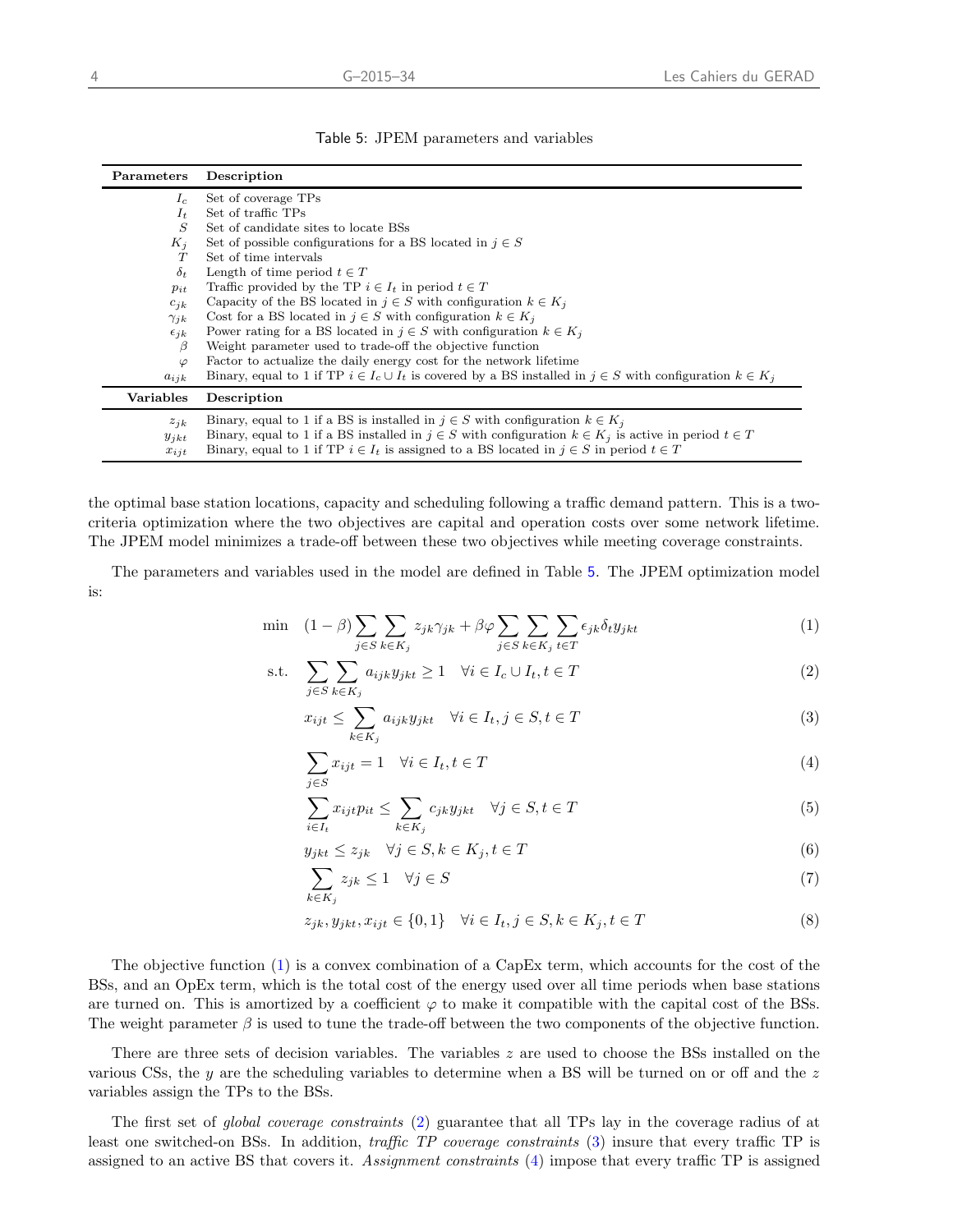to exactly one BS in each time period. Idle TPs that are not requesting traffic in a certain time interval are also assigned to a BS, but they do not contribute any traffic to the BS load. Capacity constraints [\(5\)](#page-7-5) guarantee that each BS has enough capacity to satisfy the assigned traffic in every time period. Activation constraints [\(6\)](#page-7-6) state that an access device can be switched on only if the device is actually installed in that location. Every candidate site can host at most one type of access station, as specified by *configuration* constraints [\(7\)](#page-7-7). Finally, domain constraints [\(8\)](#page-7-8) assert that all the three groups of variables are binary.

# <span id="page-8-0"></span>3 Meeting energy caps: How and at what price?

Network operators can meet energy caps in one of two ways: 1) implement energy management on their legacy network or, if this is not enough, 2) add some more base stations. Having more base stations gives more flexibility to perform a better energy management. In this section, we try to quantify the costs and potential savings of each option. In order to do this, we need to explain how legacy networks are built in the first place.

### 3.1 Legacy network design

We assume that current networks are designed to minimize the total capital expense subject to some coverage constraints with no consideration for energy savings. We also assume that only large base stations of type C1 are currently available. This is not unreasonable since small base stations are only starting to be used. We also assume that the technology for energy management is present in the base stations but is not currently used. Based on these assumptions, we design the legacy networks using the JPEM model with the following modifications:

- All time dependence is removed from the constraints and variables.
- All installed base stations are always on so that the activation variables  $y_{jkt}$  are replaced by installation variables  $z_{jk}$  in constraints [\(2\)](#page-7-2), [\(3\)](#page-7-3) and [\(5\)](#page-7-5).
- Similarly, the assignment does not depend on time so that the  $x_{ijt}$  are replaced by  $x_{ij}$ .
- We drop the activation constraints  $(6)$  since the BS are always on.
- We design the network to minimize only capital cost. Operation costs are dropped and we set  $\beta = 0$ in  $(1)$ .
- We need coverage under all traffic conditions so that we replace  $p_{it}$  in constraints [\(5\)](#page-7-5) by  $\hat{p}_i = \max_t p_{it}$ .

We define the resulting network CapEx as:

$$
C_0^c = \sum_{j \in S} \sum_{k \in K_j} z_{jk} \gamma_{jk}
$$

and the corresponding operation cost  $C_0^e$  is given by

$$
C_0^e = \varphi \sum_{j \in S} \sum_{k \in K_j} \epsilon_{jk} z_{jk}.
$$

<span id="page-8-1"></span>Both  $C_0^c$  and  $C_0^e$  are used as reference values in what follows.

#### 3.2 Zero-cost solution: Legacy network operation management

We assumed that the legacy networks have energy management technology so that the easiest solution to meet the energy caps is to enable them. The objective is to achieve the maximum power savings allowed by the legacy topology. If this is enough, the operator can meet the caps without any extra expense. For this, the basic framework described in Section [2.4](#page-6-3) is modified as follows:

• Only operation costs have to be minimized and we set  $\beta = 1$  in [\(1\)](#page-7-1) to get the objective:

$$
C_s^e = \varphi \sum_{j \in S} \sum_{k \in K_j} \sum_{t \in T} \epsilon_{jk} \delta_t y_{jkt}.
$$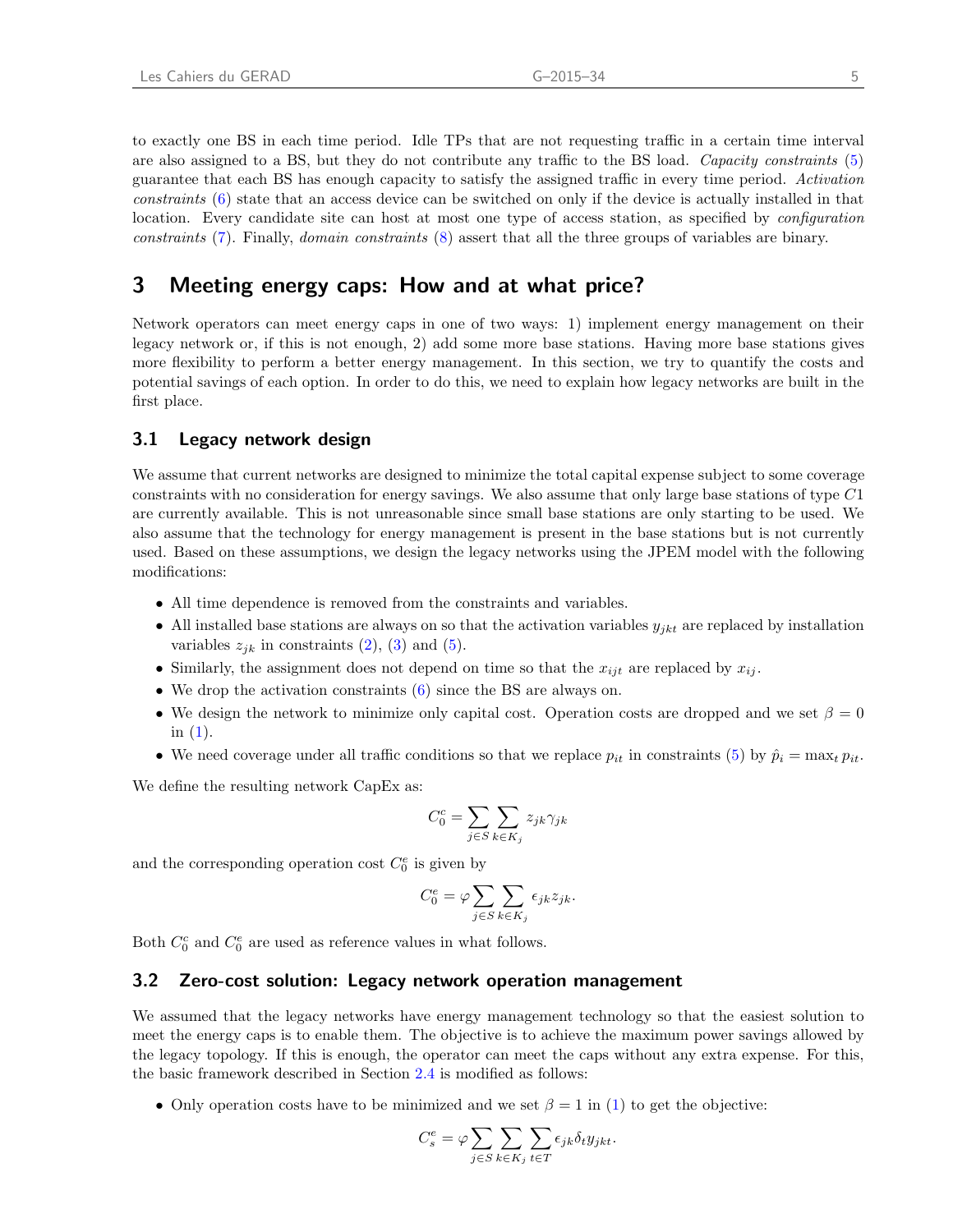- To account for the devices already in place, we define a new set of binary parameters  $\tau_{jk} = 1$  if a base station is installed in site j with configuration k and  $\tau_{jk} = 0$  otherwise. The  $\tau_{jk}$  replace  $z_{jk}$  in constraints [\(6\)](#page-7-6).
- No additional device can be installed, so constraints [\(7\)](#page-7-7) are dropped.

For every tested scenario, we show in Table [6](#page-9-0) the energy savings when energy management is used in the legacy network. The percentages are computed as  $100 \times ((C_s^e - C_0^e)/C_0^e)$ . Depending on the initial configuration, we can see from these results that the savings can be quite large in some cases. The reason is that legacy topologies only use macro cells which must serve the maximum amount of traffic during the day in every test point location. This will require a lot of power that has to be turned on all the time so that one can expect that turning these large BSs off during off-peak periods will produce large savings. We see that we can save as much as  $42\%$  with no extra CapEx for scenario  $S_220_100$ , but less than  $10\%$  for scenario  $S_180_180$ . Results between 25% and 40% were obtained for the other four scenarios, measuring an average of about 26% OpEx reduction overall.

<span id="page-9-0"></span>Table 6: Zero-cost energy reduction: Energy savings with cell sleeping in legacy topology

| Scenario                 | Energy Savings (%) |
|--------------------------|--------------------|
| S.60.30                  | $-34.72$           |
| $S$ 100 50               | $-40.42$           |
| $S_{-120-60}$            | $-31.25$           |
| $S_{-180-80}$            | $-9.64$            |
| $S$ <sub>220</sub> $100$ | $-41.88$           |
| $S_2$ -250 $-120$        | $-26.56$           |

The fact that older networks might meet energy caps at little, if no extra cost, just by using energy management on their older technology and less efficient cells is certainly good news. On the other hand, we see that this is not so easy for some other legacy networks. This has important consequences for energy cap policies that are discussed in Section [5.](#page-13-0)

### <span id="page-9-1"></span>3.3 Legacy network upgrade

If the operator cannot meet the energy caps by managing the base stations in the legacy network, more BSs have to be added. With additional access stations present, it is possible to turn off more BSs during low traffic periods and reduce energy. The question is whether these savings can offset the added BSs' cost.

Operator can limit new CapEx expenses by installing new base stations on the candidate sites that we assumed it already owns and that are not currently used. We assume that an operator wants to minimize the total cost of the upgrade, i.e., additional capital costs and total operation expenses. We also assume that an energy management mechanism is used on all BSs, both legacy and newly deployed. Once again, we modify the JPEM formulation in Section [2.4](#page-6-3) to compute the upgraded networks.

- The legacy BSs cannot be removed or changed, but only managed.
- We define S' as the set of sites j occupied by legacy BSs, and  $K'_{j}$  as the corresponding set of configurations. We set

$$
z_{jk} = 1 \quad \forall j \in S', k \in K'_j.
$$

• The operator wants to minimize the total actualized cost of the upgrade so that the objective function [\(1\)](#page-7-1) is modified to give the same weight to both additional CapEx and total OpEx terms:

$$
C_u = C_u^c + C_u^e
$$
  
= 
$$
\sum_{j \in S/S'} \sum_{k \in K_j} z_{jk} \gamma_{jk} + \varphi \sum_{j \in S} \sum_{k \in K_j} \sum_{t \in T} \epsilon_{jk} \delta_t y_{jkt}.
$$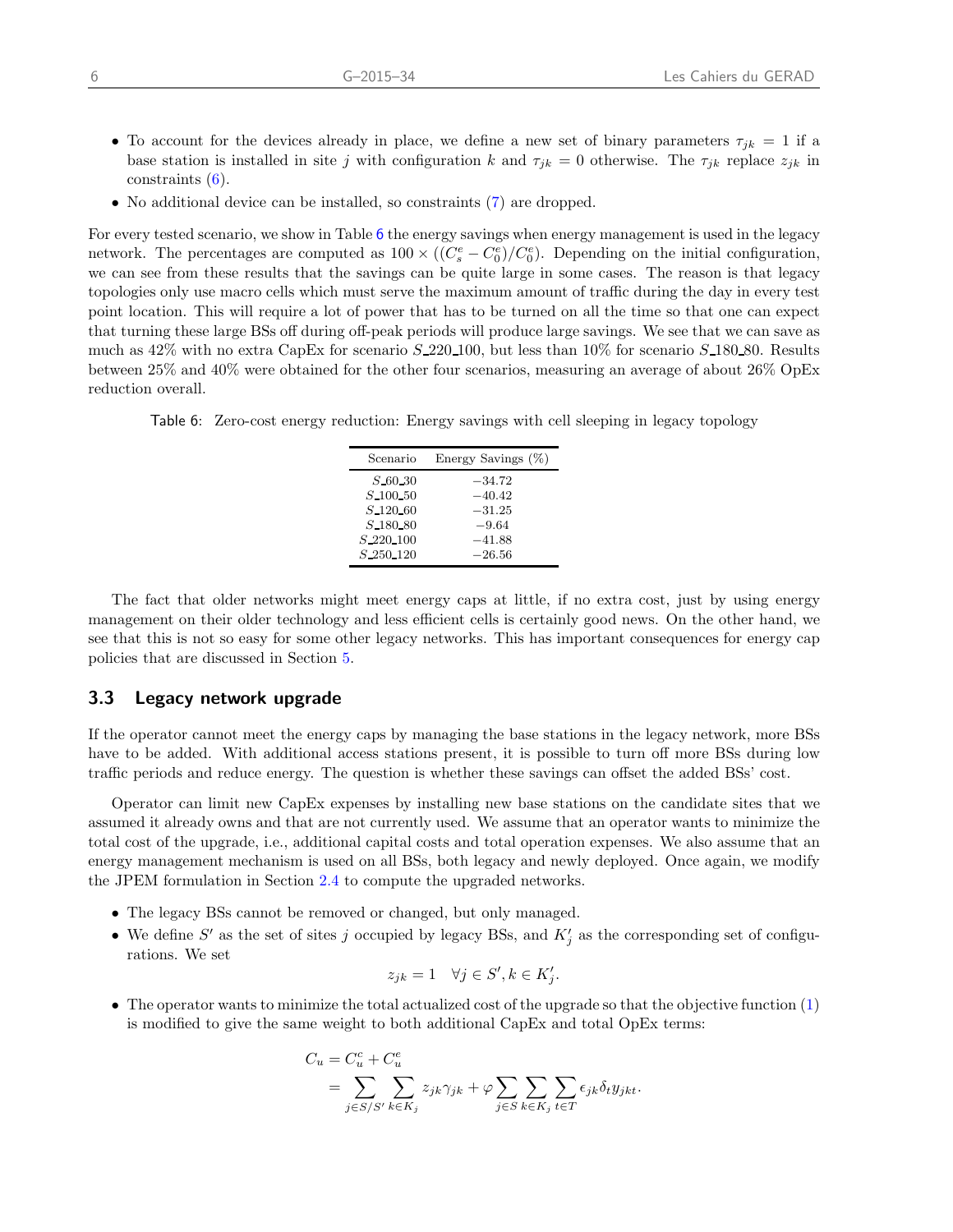• A new constraint is introduced to model the power cap. The energy use of the upgraded network is reduced by  $100 - P$  percent with respect to  $C_0^e$ :

$$
\sum_{j \in S} \sum_{k \in K_j} \sum_{t \in T} \epsilon_{jk} h(t) y_{jkt} \leq PC_0^e.
$$

If a feasible solution is found, the operator can meet the cap by upgrading its network topology using only the candidate sites available at that moment. If not, new candidate sites must be rented and more BSs must be installed.

Consider first the case where only macro cells can be used to upgrade the legacy topologies. In Table [7](#page-10-0) we gather the maximum energy savings that can be achieved by installing  $C1$  base stations over the test scenarios' initial topologies. We explain the table entries using  $S$  [6](#page-9-0)0.30. We know from Table 6 that we can meet a cap of 34.7% just by energy management. Any further reduction must be met by installing more BSs. The question is then how far we can go and at what cost until this is no longer possible. To do this, we solve a sequence of problems with decreasing values of  $P$  until we cannot get a feasible solution. The first value we try is  $P = 65\%$ . For this, we get two values for the Opex reduction.

$$
\begin{aligned} \Delta C_{u,0}^e &= \frac{C_u^e-C_0^e}{C_0^e}\\ \Delta C_{u,s}^e &= \frac{C_u^e-C_s^e}{C_s^s} \end{aligned}
$$

In the first case, we measure with respect to the energy cost of the unmanaged legacy topology and in the second, with the managed topology. Because the energy requirement is lower than what can be obtained with management only, there will be an additional CapEx:

$$
\Delta C_{u,0}^c = \frac{C_u^c - C_0^c}{C_0^c}.
$$

With  $P = 65\%$ , we get:

$$
\Delta C_{u,0}^{e} = -38.89\%
$$
  
\n
$$
\Delta C_{u,s}^{e} = -6.38\%
$$
  
\n
$$
\Delta C_{u,0}^{c} = +16.67\%
$$

<span id="page-10-0"></span>Note that the energy is lower than the requirement because we can only add an integer number of BS. In the present case, the solution with  $P = 65\%$  has one more BS than the initial solution but this is enough to lower the energy to 61% of the original, even though the constraint requires only a reduction to 65%.

Table 7: Maximum energy savings with C1

| Scenario                  | $\Delta C_{u,0}^{e}~(\%)$ | $\Delta C_{u,s}^e$ (%) | $\Delta C_{u,0}^c$<br>$(\%)$ |
|---------------------------|---------------------------|------------------------|------------------------------|
| $S$ 60 30                 | $-38.89$                  | $-6.38$                | $+16.67$                     |
| $S_{-}100_{-}50$          |                           |                        |                              |
| $S_{-120.60}$             | $-37.50$                  | $-9.10$                | $+8.34$                      |
| S 180 80                  | $-30.47$                  | $-23.05$               | $+50.00$                     |
| $S$ <sub>-220</sub> $100$ | $-45.21$                  | $-5.73$                | $+15.00$                     |
| $S$ <sub>-250</sub> -120  | $-30.38$                  | $-5.20$                | $+4.17$                      |

Next, we try  $P = 60\%$  and find that it is not possible to meet the constraint using only the current candidate sites. The results are summarized in the table which shows the smallest values of  $\Delta C_{u,0}^e$ ,  $\Delta C_{u,s}^e$ and  $\Delta C_{u,0}^c$  for all scenarios.

In case of scenario  $S$ -100-50, it is simply not possible to reduce the energy consumption below  $C_s^e$  by adding new macro base stations on the current CSs. Meeting the cap would require renting new sites to install more base stations.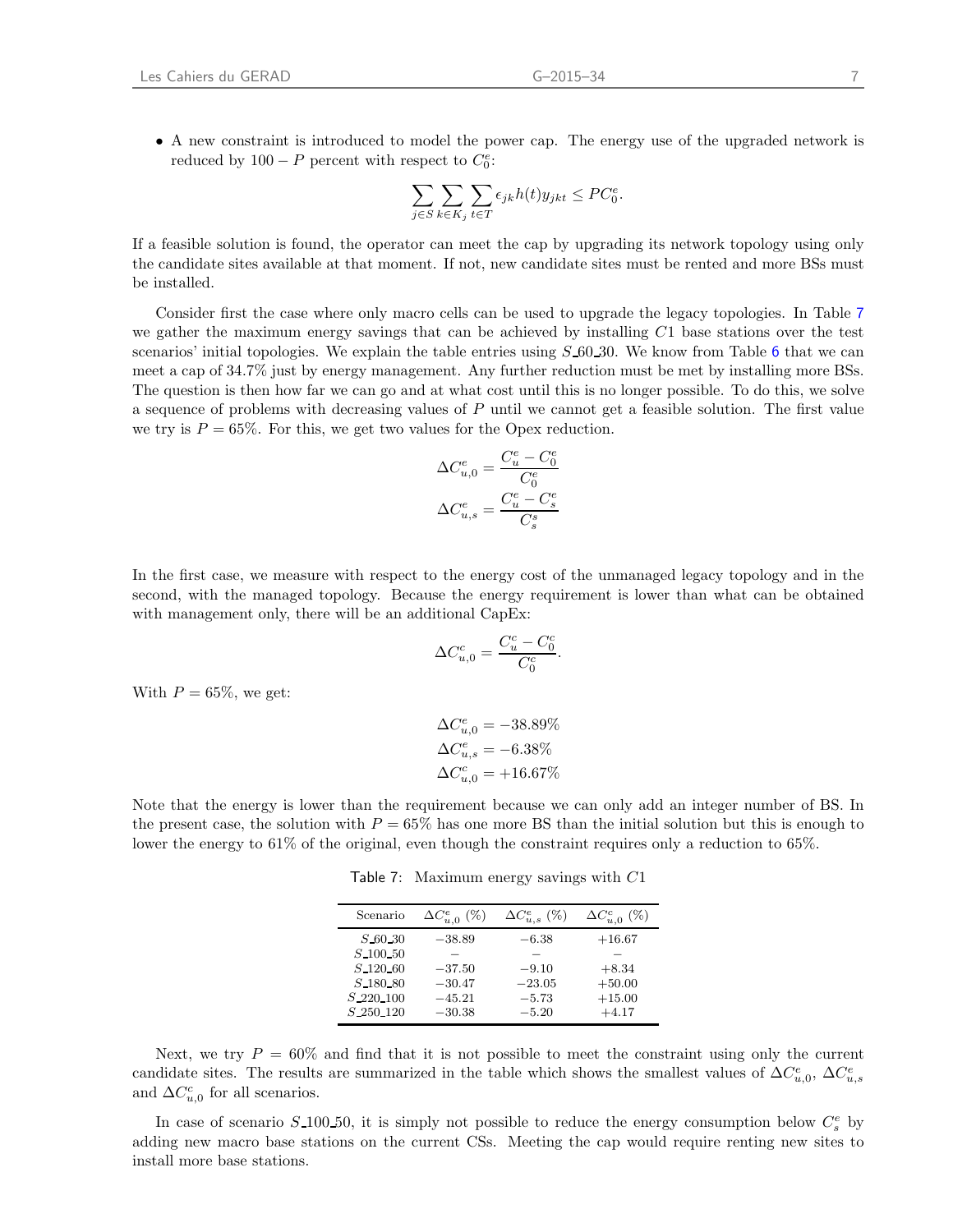Scenario  $S$ -180-80 shows the opposite situation where one can reduce the energy by about 23% below  $C_s^e$ with the current CSs. As we saw in Table [6](#page-9-0), energy management can reduce the energy only by  $9.64\%$  from the original  $C_0^e$ , by far the lowest value among the set of results. Adding more C1 base stations provides just enough flexibility to enable the large savings from the upgrade. On the other hand, such energy efficiency improvement comes at the price of a large additional capital investments of 50% the initial CapEx  $C_0^c$ .

For the other scenarios, on the average, we get modest savings of 5.28% of  $C_s^e$ , with an average extra installation cost of 8.84% of the original CapEx  $C_0^c$ .

### 3.4 Summary

These results show that meeting a fixed energy cap could be a very different task for different operators if the only option is to use large BSs on the current CSs. We have seen that it is often, but not always, easy to meet large reductions when the original network is not managed. Still, we notice that energy cuts equal or greater than 40% to 45% of the initial OpEx  $C_0^e$  are out of reach with a C1-only topology upgrade. Meeting energy caps is often much harder for a network that already uses energy management. It may simply be impossible, or require large capital costs. Also, in most cases, only modest improvements of around 5–10% are possible.

One of the main reasons to the differences in the network behaviors is the impact of coverage constraints [\(2\)](#page-7-2) and [\(3\)](#page-7-3). If mainly driven by the capacity constraints [\(5\)](#page-7-5), the network layout is provided with a higher level of flexibility, while if the coverage component prevails, the topology might not have enough room to allow significant energy savings. In the next section, we try to get more insight on the possible causes and consider the impact of using BSs with different kinds of cost-energy tradeoffs.

### <span id="page-11-0"></span>4 What impacts the ability to meet energy caps?

Intuitively, every topology would respond differently to enforced energy limitations. While we cannot exactly predict each network behavior, we are able to identify the major aspects that influence the ability of access networks to comply with energy caps.

### 4.1 Composition of the legacy networks

In Section [3.2,](#page-8-1) we assumed that both legacy and upgraded networks used only large base stations of type C1 such as the ones currently in use. This is somewhat restrictive since future base stations will most likely be much smaller, with lower energy use, smaller coverage and hence smaller cell size. Here we want to estimate the effect of using base stations of types C2 and C3 when trying to meet energy caps. This can have an impact either because they are already implemented in the legacy network, or as an upgrade path from a standard, large-BS legacy network.

First, we assume that the legacy networks was built using both C2 and C3 base stations in addition to C1. This would be the case for a network operator that recently deployed or remodeled its cellular network. The first effect would be on the cost of the legacy network itself and also on the efficiency of energy management as a tool to meet the caps. Some interesting outcomes are shown in Table [8](#page-12-0) where we have two blocks of results, one where the legacy topology uses only macro cells C1 and the other where both micro and pico cells C2 and C3 are used in addition to C1. In each block, we show for every scenario the OpEx  $C_0^e$  of the unmanaged legacy networks and  $C_s^e$  when energy management is used. We also show the percent cost reduction achieved by energy management:

$$
\Delta C_l^e = \frac{C_s^e - C_0^e}{C_0^e}.
$$

The most striking result is the large difference in both CapEx and OpEx between networks using only C1 cells and the ones with the C2 and C3 cells. With smaller cell sizes, a minimum-CapEx topology can focus the coverage capabilities in those areas where the highest traffic is offered. The initial operation and capital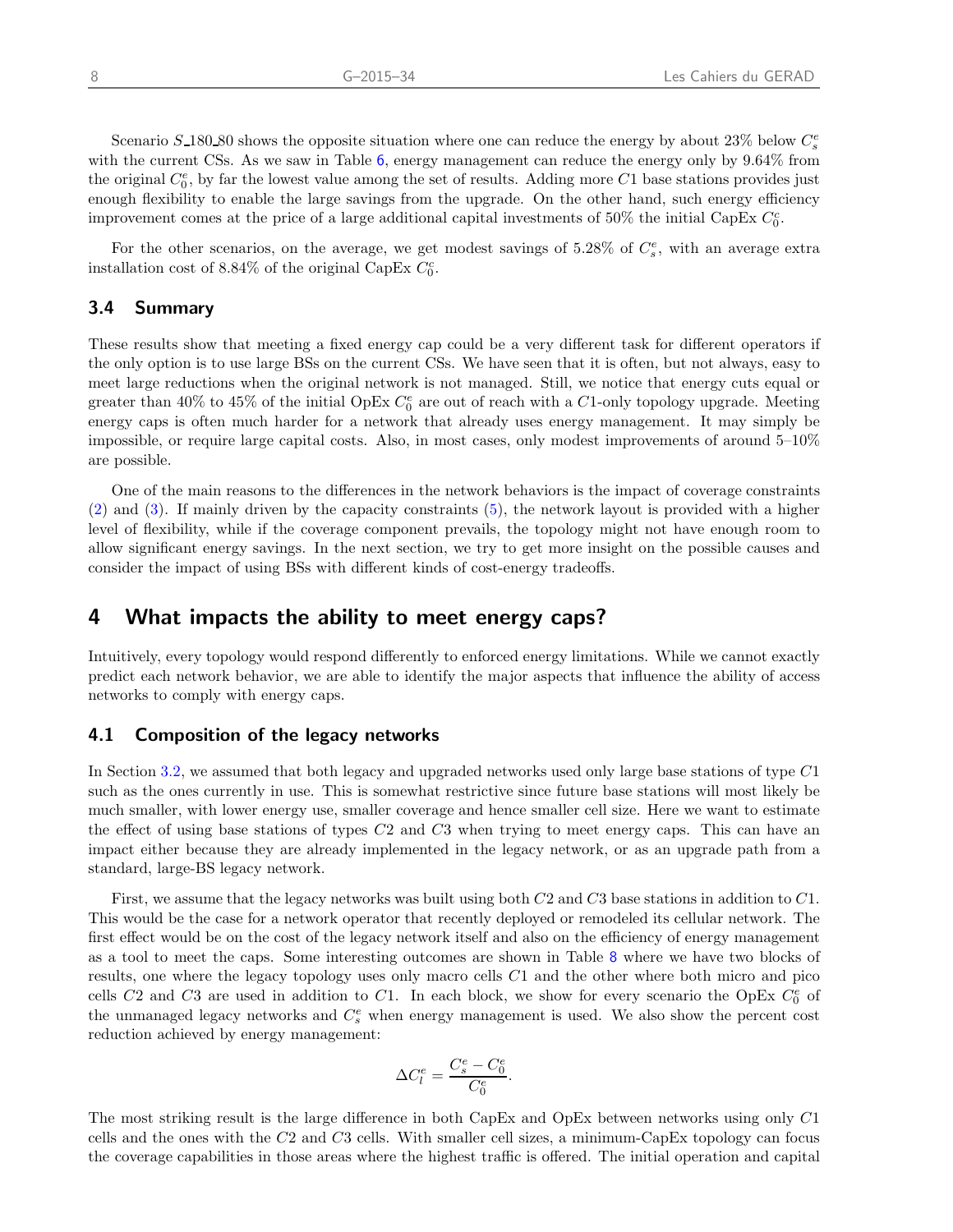|                          |         | Legacy: $C1$ |                    |         | Legacy: $C1, C2, C3$ |                    |
|--------------------------|---------|--------------|--------------------|---------|----------------------|--------------------|
|                          | $C_0^e$ | $C_s^e$      | $\Delta C_l^e$ (%) | $C_0^e$ | $C_s^e$              | $\Delta C_l^e$ (%) |
| $S$ 60 30                | 194 400 | 126 900      | $-34.72$           | 23 054  | 16 895               | $-26.72$           |
| $S$ 100 50               | 324 000 | 193 050      | $-40.42$           | 115 783 | 103 493              | $-10.62$           |
| $S$ <sub>-120</sub> $60$ | 388 800 | 267 300      | $-31.25$           | 151 358 | 143 082              | $-5.47$            |
| $S_180_80$               | 518 400 | 468 450      | $-9.64$            | 177 120 | 164 728              | $-7.00$            |
| $S_{-}220_{-}100$        | 648 000 | 376 650      | $-41.88$           | 113 198 | 96 543               | $-14.70$           |
| $S$ <sub>-250</sub> -120 | 777 600 | 571 050      | $-26.56$           | 258 034 | 239 585              | $-7.15$            |

<span id="page-12-0"></span>Table 8: Outcome of cell sleeping mechanism on different legacy configurations

costs are much lower with respect to the macro cell legacy network values. This higher network efficiency, on the other hand, means that turning on the cell sleeping mechanism will yield much lower savings than when the legacy network is  $C1$ -only. The multiple-cell legacy network is much energy-efficient in the first place so that simply turning on the energy management with the same set of cells is not going to gain much.

This makes an important difference when the same energy caps are set for many operators at the same time. Operators owning small-cell networks were able to save a considerable amount of energy and money before the caps but they may be forced to resort to a network upgrade to meet them when they are imposed, with the corresponding large capital investment. Large-cell-only operators would operate a more costly network before the caps but would be able to meet them at a much lower cost since their legacy network is not very energy-efficient in the first place. As an example, consider the energy cap of 30%. We notice that macro cell network operators would need to lay out capital to meet the cap only for the two scenarios  $S$  180 80 and  $S_2$  250 120. This is in contrast to network operators with multiple technologies, where an upgrade would be needed in all scenarios.

### 4.2 Network upgrade and technology availability

Upgrading a legacy network means that new equipment has to be purchased. This depends on what technology is currently available. We have seen in Section [3.3](#page-9-1) the efficiency of energy management and upgrade costs when we assume that only  $C1$  BSs are available for the upgrade. Here, we assume first that  $C2$  micro cells are also available in addition to C1. These are less expensive and more energy efficient so that they may afford a less costly upgrade path. In the last case, the operator can choose between three types of devices, including the most recent C3 pico cell technology. This offers the highest connection quality and the minimum CapEx and OpEx per unit of capacity.

#### 4.2.1 Macro and micro cell upgrade

First we examine network upgrades with a mix of macro and micro cells since these can adapt more easily to the caps. We tested several decreasing values of  $P$ , increasing the number of additional BSs depending on P up until  $P = 30\%$ , since we do not think that lower values would be very realistic. Note however that lower values could potentially be reached if needed. We show in Table [9](#page-12-1) the capital investment needed to reduce the original OpEx  $C_0^e$  by at least 70% assuming that both C1 and C2 base station types are available. We see that we can meet the energy cap by spending about  $45\%$  to  $55\%$  of the initial  $C_0^c$ . The advantage in terms of adaptability is evident compared to the upgrade with macro cells only.

<span id="page-12-1"></span>Table 9: Network upgrade with C1 and C2: Additional CapEx for 70% cap

| Scenario                 | Additional CapEx (%) |
|--------------------------|----------------------|
| S 60.30                  | $+55.56$             |
| $S$ 100 50               | $+43.33$             |
| $S$ <sub>120</sub> $60$  | $+52.78$             |
| $S_180_80$               | $+54.17$             |
| $S_{-}220_{-}100$        | $+48.33$             |
| $S$ <sub>-250</sub> -120 | $+54.17$             |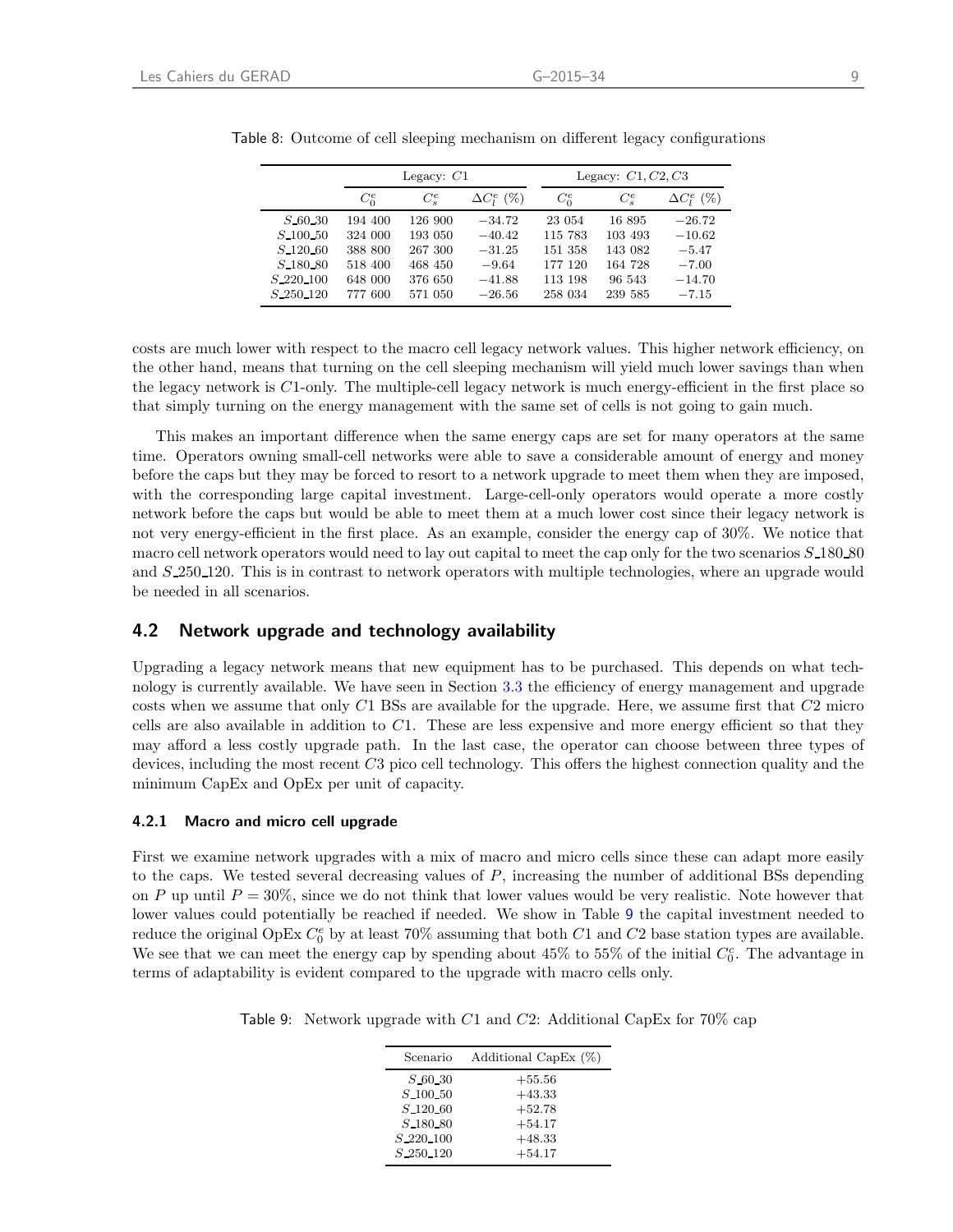#### 4.2.2 Macro, micro and pico cell upgrade

The results are even more striking when pico cells are available, as can be seen from Table [10](#page-13-1) where we show the energy savings, the additional capital investments and the types of new installed BSs. Here, the value of  $P$  is set to be slightly lower than the maximum energy savings achievable through an energy-aware management of the legacy network. This is the smallest value of  $P$  that forces an upgrade. We see that the most cost-effective solutions use highly energy-efficient topologies. No additional macro cells are deployed and a large number of extra micro and pico cells allow most of the legacy base stations to be switched off during a great part of the day, thus dramatically decreasing the energy use. The additional cost of new equipment is not negligible but this is balanced by extremely low operational cost. In other words, when the most modern technologies are within reach, it is in the operator's best interest to invest in a deep greening of its network regardless of the GHG emission caps imposed by the authorities.

Table 10: Network upgrade with C1, C2 and C3

<span id="page-13-1"></span>

| Scenario    | Energy Savings | Additional CapEx |      | New BSs |    |
|-------------|----------------|------------------|------|---------|----|
|             | (%)            | $(\%)$           | - 71 | C2      | C3 |
| $S$ 60 30   | $-91.14$       | $+29.44$         | 0    | 4       | 13 |
| $S$ 100 50  | $-79.67$       | $+24.00$         | 0    | 5       | 22 |
| $S$ 120 60  | $-85.72$       | $+38.33$         | 0    | 39      | 0  |
| $S$ 180 80  | $-83.27$       | $+42.29$         | 0    | 17      | 33 |
| $S_220_100$ | $-87.28$       | $+27.00$         | 0    | 10      | 62 |
| S 250 120   | $-77.71$       | $+35.28$         | 0    | 21      | 44 |

The disadvantage of having only large cells is clear from Table [10](#page-13-1). Micro and pico cells allow network operators in both scenarios to achieve very large power reductions at a reasonable price. Large energy caps of  $-40\%$  to  $-50\%$  of the initial value  $C_0^e$ , correspond to the lowest value of total costs for upgrades with C1 and C2 base stations. In these cases, the energy savings fully make up the added capital expenses. Tighter caps can be achieved only with capital investments that are large enough that they are only partially repaid by the power savings. Still, in all cases, the overall costs do not exceed 85% to 90% of the original sum of CapEx and OpEx.

### <span id="page-13-0"></span>5 How can energy caps be implemented fairly?

As we emphasized throughout this paper, network topologies with different characteristics show different ability to adapt to energy consumption regulations. The particular situation where operators are subjected to limited technology availability highlights the need of an intermediary entity or system, created to insure a certain level of fairness among the involved parties. In this sense, carbon markets play a primary role in the context of energy consumption regulation. Emission trading schemes (ETS) represent one of many market-based mechanisms. Once a certain cap is set on the total amount of produced GHGs, emission allowances (or credits) are distributed amongst the participating companies. Members can trade allowances with one another as needed, as well as buy a certain number of credits from emission reduction projects around the world. At prearranged times, participating companies must turn in to the authorities enough allowances to cover their GHG emissions. Companies that managed to reduce their emissions can save the extra allowances for the year to come or sell them to other companies in need. Without carbon markets, every network operator unable to reach the agreed target would incur heavy fines by the regulatory entity. Instead, emission trading schemes allow operators to compensate for their high emissions by buying carbon credits from more virtuous participants, which in turn will be rewarded with extra income for their energy reduction efforts.

In light of the previous results, it should be clear that imposing the same energy cap to a number of operators each with a different network could lead to extremely unfair situations. This can happen for a number of reasons that we discuss in Section [5.1.](#page-14-0) This points out the need to some mechanism to prevent this unfairness and we discuss in Section [5.2](#page-14-1) how a carbon market can be used to that effect.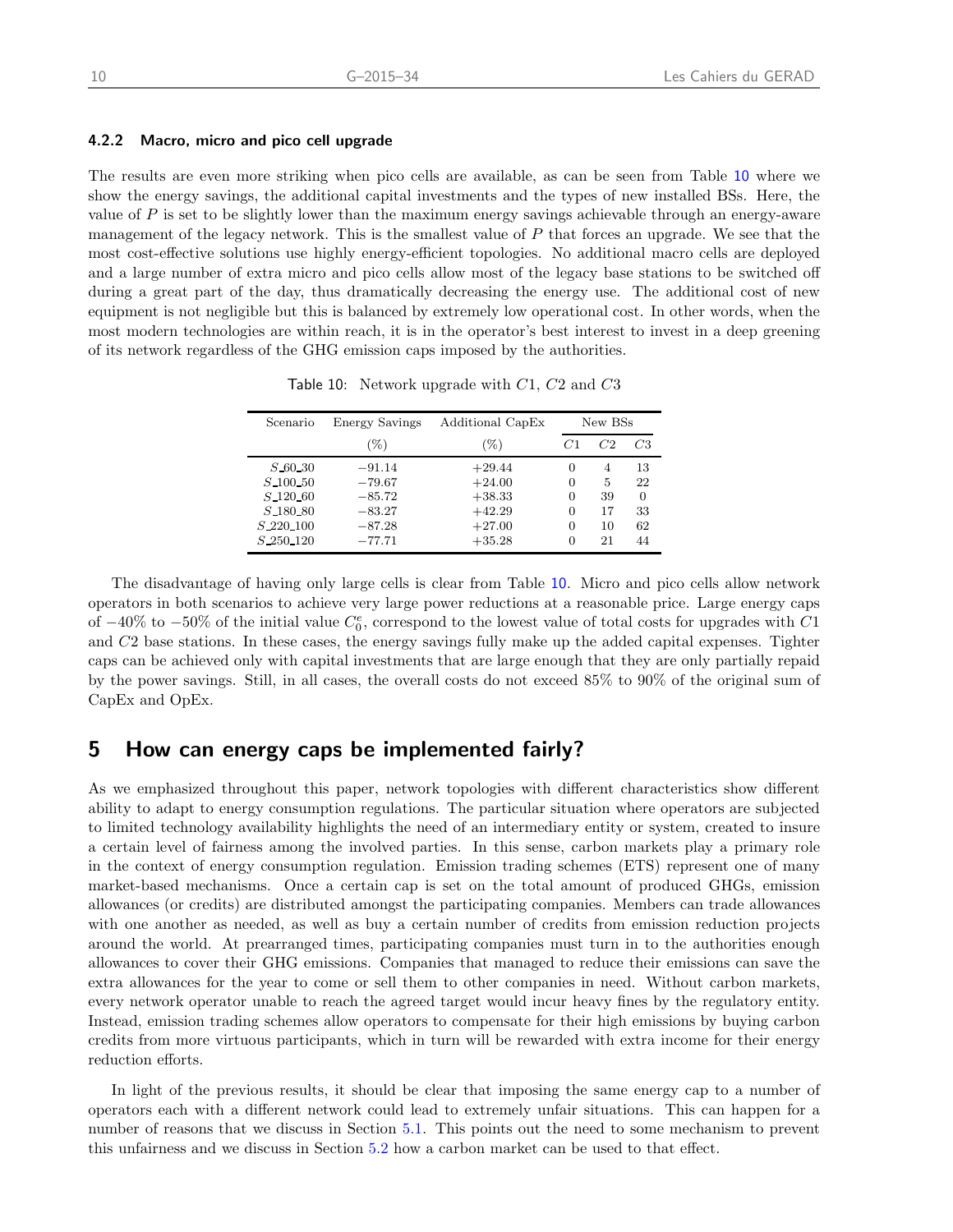### <span id="page-14-0"></span>5.1 Unfairness

Unfairness could arise because of the structure of the legacy networks as we have seen in Section [3.](#page-8-0) Here, all networks use the same technology  $C1$  and can upgrade using only this technology. In this sense, this is an equal playing field but we have seen in Table [7](#page-10-0) that even in this case, some operators may not be able to meet the caps at all while other could meet them at a very small cost. This is simply due to the different traffic demands in each network which has led to legacy network structures that can be more or less energy-efficient. The more inefficient the original network, the easier it will be to meet the caps simply by turning energy management on or by upgrading a few more BS. For the more energy-efficient legacy networks, this will be either very costly, or not possible at all, since there is no "slack" in the first place.

Unfairness can also arise because different operators may be using different technologies in their legacy network. This is shown in Table [8](#page-12-0) where we see that legacy networks with more advanced technology like C2 or  $C3$  may have a very hard time meeting energy caps. This in contrast with less efficient, all- $C1$  networks where it is possible to reduce the energy at little cost. In that sense, inefficient operators are at an advantage when the caps are set up. Finally, the upgrade path that is available also has a strong effect on meeting the caps. To see this, we present some plots of the cost or energy as a function of the cap.

Consider first a network in scenario  $S$  180 180. In Figure 1[a,](#page-15-0) we show the total cost of the network,  $C_0^e + C_0^c$  plus any additional CapEx, as a function of different energy caps. The leftmost point on all graphs is set at 100% and is for the reference legacy topology. The point labelled "sleep" represents the cost when using energy management on the legacy network. The following points show the relative cost due to upgrades forced [b](#page-15-0)y increasingly tighter caps. We also plot on Figure 1b the energy cost relative to  $C_0^e$  as the caps become tighter.

We show three possible upgrade paths. Bold lines for macro cells only, dotted lines when macro and micro cells are used while dashed lines correspond to upgrades with macro, micro and pico cells. Note that the segment from "initial" to "sleep" does not involve any network upgrade and it is the same for all three cases. The curves are plotted until either there is no feasible solution or the energy consumption has been reduced to 30% of  $C_0^e$ .

Consider the solid line where only C1 upgrades are available. Imagine that the energy caps are set at 75% of the original OpEx. In this case, a successful C1 upgrade will be fairly cheap, possible by spending an amount corresponding to the 12.5% of  $C_0^c$ . Considering the extra capital investments and the lower OpEx, the total costs decrease to about 92% the original value. If, however, the energy caps are set at −30% of  $C_0^e$ , this small extra 5% decrease is very costly. The total cost rises to about 108% the legacy value, due to additional CapEx corresponding to as much as  $50\%$  of  $C_0^c$ . Compare this with the situation of an operator in scenario  $S$  [2](#page-16-0)20 100, as shown in Figures 2a for the total cost and 2[b](#page-16-0) for the energy cost. The solid line shows that this operator could meet a reduction of 40% just by enable an energy management mechanism. If the cap is further reduced to 45%, the resulting total cost would still be about 84% of the legacy cost. Clearly, this operator is in a much better situation than the one in scenario  $S$ -180-180 at the time the caps are set. Other cases show similar differences depending on the efficiency of the legacy network.<sup>[3](#page-14-2)</sup>

### <span id="page-14-1"></span>5.2 Market value

In all that follows, we consider that the CapEx of the legacy network is a sunk cost. The total cost of a network under some upgrade strategy is the CapEx of the upgrade equipment plus the energy cost for the time horizon under the upgrade. For this reason, the total initial cost is always the energy cost of the legacy network.

We can gain some insight on the value of an energy market from these results. First consider the case of two operators in scenarios  $S$  [1](#page-15-0)80 180 and  $S$  [2](#page-16-0)20 100 used in Figures 1 and 2. Assume that a 30% reduction is imposed on the total energy of these two operators. At the time where the caps are set, both operators

<span id="page-14-2"></span><sup>&</sup>lt;sup>3</sup>In Figure 2[a,](#page-16-0) the fact that the cost at  $-65\%$  is higher than the one at  $-70\%$  is due to the large gap when the algorithm stops.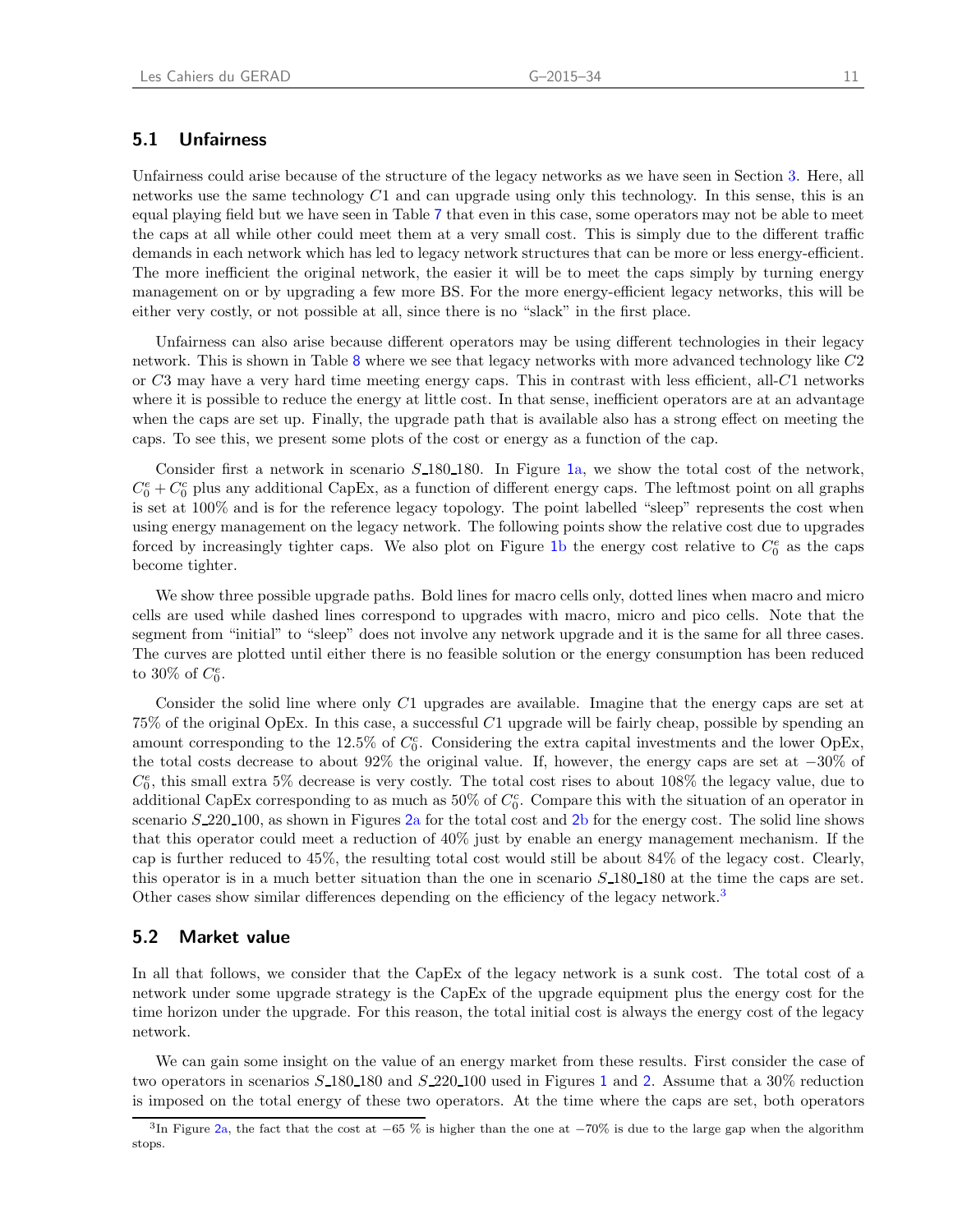<span id="page-15-0"></span>

Figure 1: Scenario S<sub>-180-180</sub>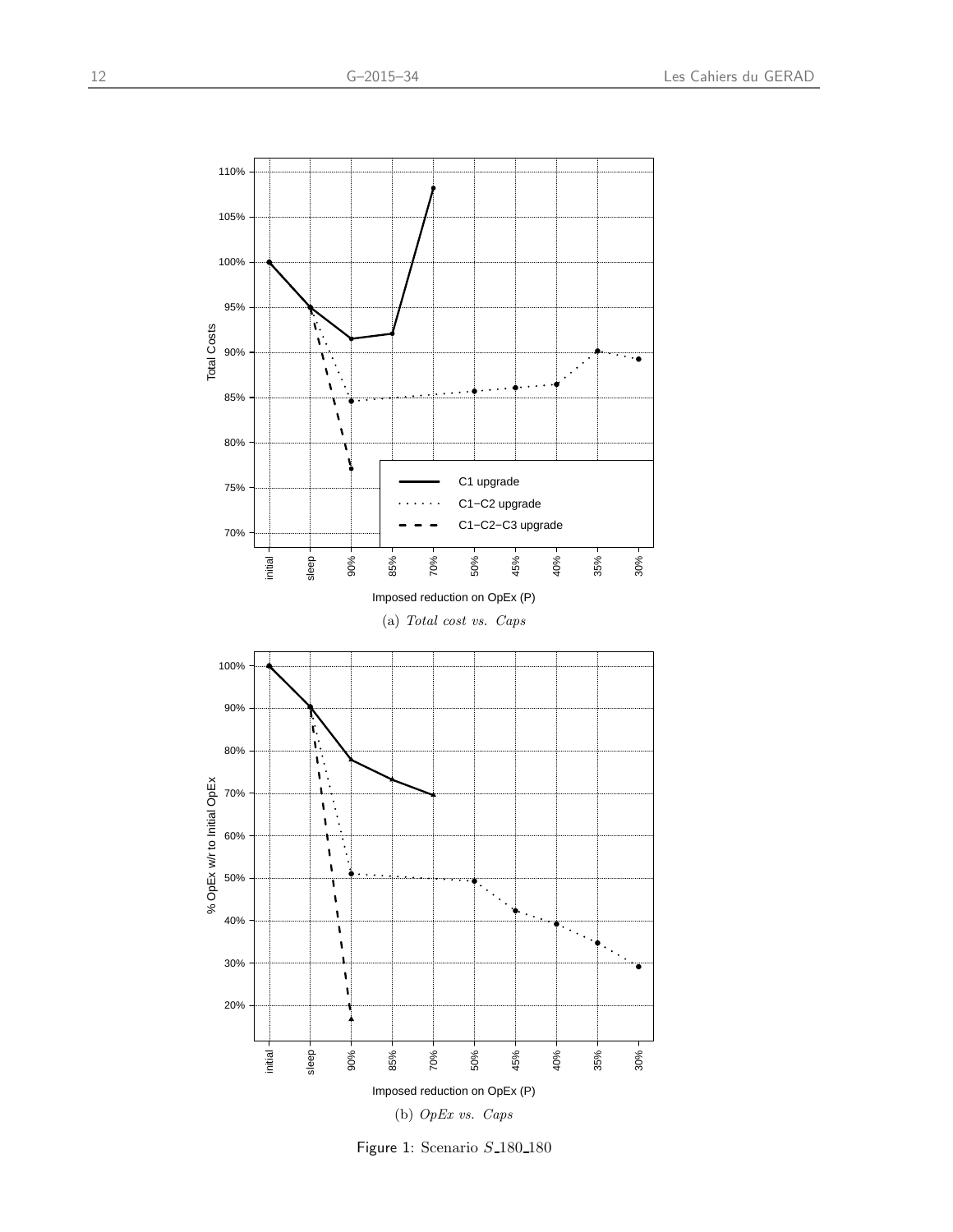<span id="page-16-0"></span>

(b) OpEx vs. Caps

Figure 2: Scenario S 220 100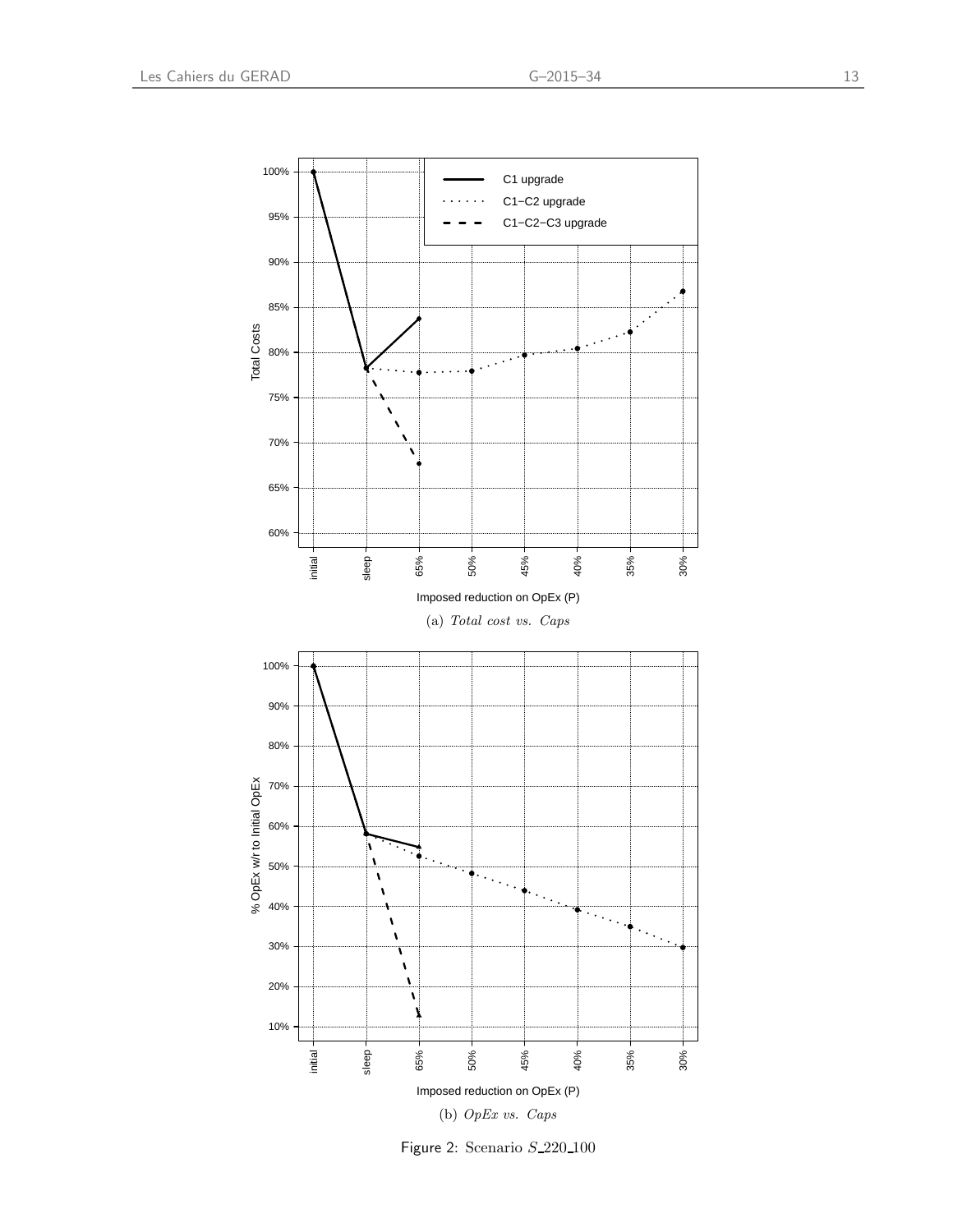have the same kind of legacy network with only C1 technology and no energy management. Also assume that only C1 technology is available for upgrade.

Without a market, each operator is forced to meet the caps separately. This is easily done for the operator in S 220 100 simply by turning on the energy management, as can be seen from Figure 2[b.](#page-16-0) On the other hand, it is much harder for the operator in scenario  $S$  180 180. Enabling the energy management will only reduce the energy by about 10% so that a costly upgrade is needed, as displayed in Figure 1[b.](#page-15-0)

Note however that the operator in  $S_220_100$  has reduced its energy to a little less than 60% of  $C_0^e$ , which is more than what is required by the cap. An energy market would let the operators collaborate to take advantage of this feature, as displayed in Table [11](#page-17-0). Here we show on the first line the initial total cost and the total OpEx of the legacy networks. Since we do not consider the legacy network CapEx  $C_0^c$  and we do not have any additional capital cost, the two values are the same and correspond to the sum of the two legacy networks' OpEx. The second line shows the total OpEx as required by the caps. The third line shows the results when each network has to meet the caps separately. The first part of the total cost is the upgrade cost of the operator in scenario  $S_{180}180$  to meet a 30% reduction. There is no extra capital cost for the other operator. To this, we add the OpEx cost to get the total. The OpEx value is the sum of the operation costs of the two upgraded networks. The interesting part is on the last line. Here, the network in scenario  $S$ -180-180 is upgraded to meet at least a 10% reduction of its own energy consumption, resulting in about 22% energy saving. It turns out that, when added to the reduction of the other network, this is more than enough to meet the global cap. In this case, however, the total cost is much smaller. In this particular case, there is no need for trading credits since the operator in  $S$ -220-100 meets the caps at no cost. Still, we need some mechanism by which the operator in  $S_{180180}$  would know that its counterpart has exceeded the cap and has some credit available. This would be taken care of by the carbon market.

<span id="page-17-0"></span>Table 11: Separate vs market upgrades, scenarios  $S$ -180-180 and  $S$ -220-100, 30% reduction

|             | Total Cost $(K \in \mathbb{C})$ | Total OpEx $(K \in \mathbb{C})$ |
|-------------|---------------------------------|---------------------------------|
| Initial     | 1166                            | 1166                            |
| Target OpEx | _                               | 816                             |
| Separate    | 977                             | 737                             |
| Market      | 810                             | 780                             |

We now present another example where some credit trading would be needed. Assume that the two network operators are operating in scenario  $S$ -220-100 and scenario  $S$ -120-60. At some time, a 20% energy cap is imposed. Both operators have already implemented energy management and the only technologies available are C1 and C2. We compare the total upgrade cost with and without a market system.

<span id="page-17-1"></span>First, we show in Table [12](#page-17-1) the results for upgrading a network in  $S$ -120-60. The first column shows the additional CapEx needed, the second one displays the value of the OpEx in the solution, the third represents the total incremental cost CapEx plus OpEx and the last one, the OpEx reduction that could be achieved. The first row shows the values for the legacy network. In that case, there is no incremental CapEx and the only expense is the OpEx, which is also the total cost. The corresponding values for a network in  $S$  220-100 are shown in Table [13](#page-18-0).

|  | Table 12: Upgrade costs, scenario $S$ 120.60 |  |  |  |
|--|----------------------------------------------|--|--|--|
|--|----------------------------------------------|--|--|--|

| Add CapEx<br>$(K \in \mathcal{E})$ | OpEx<br>$(K \in \mathcal{E})$ | Total Cost<br>$(K \in \mathcal{E})$ | $\Delta$ OpEx<br>$(\%)$ |
|------------------------------------|-------------------------------|-------------------------------------|-------------------------|
| 0                                  | 267                           | 267                                 |                         |
| 30                                 | 214                           | 244                                 | 20                      |
| 30                                 | 211                           | 242                                 | 21                      |
| 60                                 | 188                           | 248                                 | 30                      |
| 90                                 | 174                           | 264                                 | 35                      |
| 120                                | 155                           | 275                                 | 42                      |
| 160                                | 132                           | 293                                 | 51                      |
| 190                                | 116                           | 307                                 | 56                      |
|                                    |                               |                                     |                         |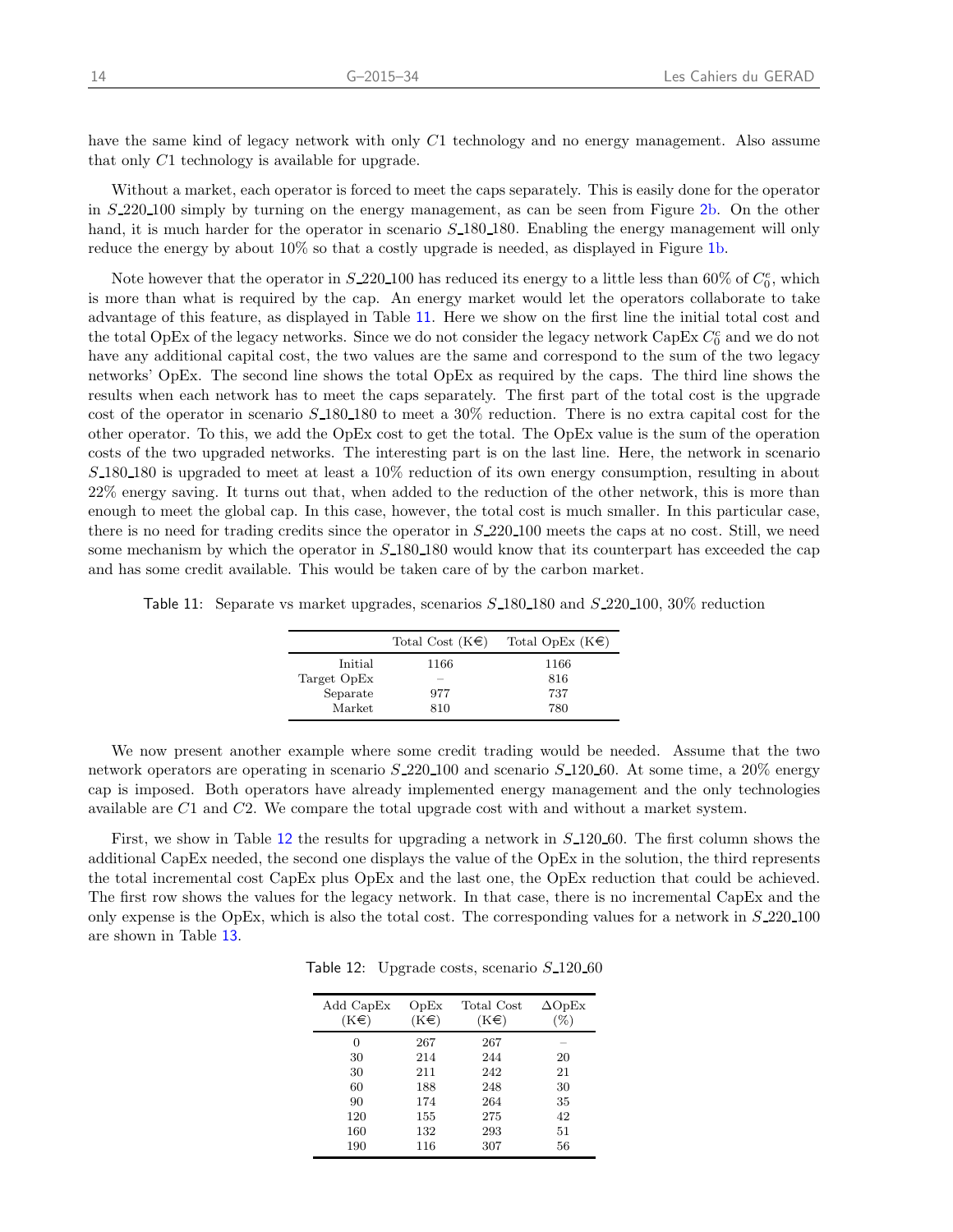| Add CapEx<br>$(K \in \mathcal{E})$ | OpEx<br>$(K \in \mathcal{E})$ | Total Cost<br>$(K \in \mathcal{E})$ | $\Delta$ OpEx<br>'%) |
|------------------------------------|-------------------------------|-------------------------------------|----------------------|
| 0                                  | 377                           | 377                                 |                      |
| 30                                 | 340                           | 370                                 | 10                   |
| 60                                 | 313                           | 373                                 | 17                   |
| 110                                | 285                           | 395                                 | 24                   |
| 150                                | 254                           | 404                                 | 33                   |
| 200                                | 227                           | 427                                 | 40                   |
| 290                                | 193                           | 483                                 | 49                   |

<span id="page-18-0"></span>Table 13: Upgrade costs, scenario  $S_220_100$ 

Without a market, each operator has to try to meet the requirement by itself. The network in  $S_{12}120_{10}$ can get a 20% reduction at a cost of 244 K $\in$  while the network in S 220 100 has to go for a 24% reduction at a cost of 395 K $\epsilon$ . Note that it is not possible to interpolate values since solutions are modular. Suppose now that there is a market. Because upgrade is relatively expensive, the network in scenario  $S<sub>-</sub>220-100$  only upgrades for a 17% reduction at a cost of 373K $\epsilon$ . This yields a total cost saving of 22 K $\epsilon$  with respect to the upgrade to 24%. This is compensated by the network in  $S_{120}$  followhich is upgraded to a 30% reduction at a cost of 248 K $\epsilon$ . This is a cost increase of 4 K $\epsilon$  with respect to the 20% upgrade. The results are compared in Table [14](#page-18-1) where we show the total cost and OpEx from each case. It is clear that the overall cost is lower but in this case, the network in S 120 60 has incurred a higher cost than needed by the 20% caps and should be paid by the network in scenario  $S$ -220-100 at least 4 K $\epsilon$ . This can only be done through some kind of market like energy trading.

<span id="page-18-1"></span>Table 14: Separate vs market upgrades, scenarios  $S_{12}120_{100}$  and  $S_{22}20_{100}$ ,  $20\%$  reduction

|             | Cost $(K \in \mathbb{R})$ | OpEx $(K \in \mathbb{C})$ |
|-------------|---------------------------|---------------------------|
| Initial     | 644                       | 644                       |
| Target OpEx | -                         | 515                       |
| Separate    | 639                       | 499                       |
| Market      | 621                       | 500                       |

## 6 Conclusion

We have been able to get some insight into three questions that network operators could ask when having to meet some energy caps. For this, we used an existing framework for the joint planning and energy management (JPEM) of mobile systems.

The first question was of how can an operator meet energy caps. We proposed two solutions: managing its network or improving it by installing new access devices. Using the JPEM framework, we computed the savings when energy management is turned on both for legacy and upgraded networks. For the cases we examined, we found that networks using only macro cells can easily reduce their energy use from 25% to 40% just by turning off some base stations in low-traffic periods. When upgrades are needed, we found that small-cell technology does make a very large difference in the upgrade cost.

We also found that the type of legacy base stations as well as the kind of technology available for network upgrades determine to a large extent the ability of a network to meet energy caps. In general, it will be very costly for an operator that has an efficient legacy network to comply with the energy caps. Inefficient networks, on the other hand, can do it at little or no cost.

Imposing an overall energy cap on different operators will thus lead to important fairness issues. One way out of this is to implement a trading device, like a carbon market, where networks that are already very energy-efficient can purchase low-cost credits from inefficient operators. We give two examples that show how the model can help quantify the savings brought about by the market.